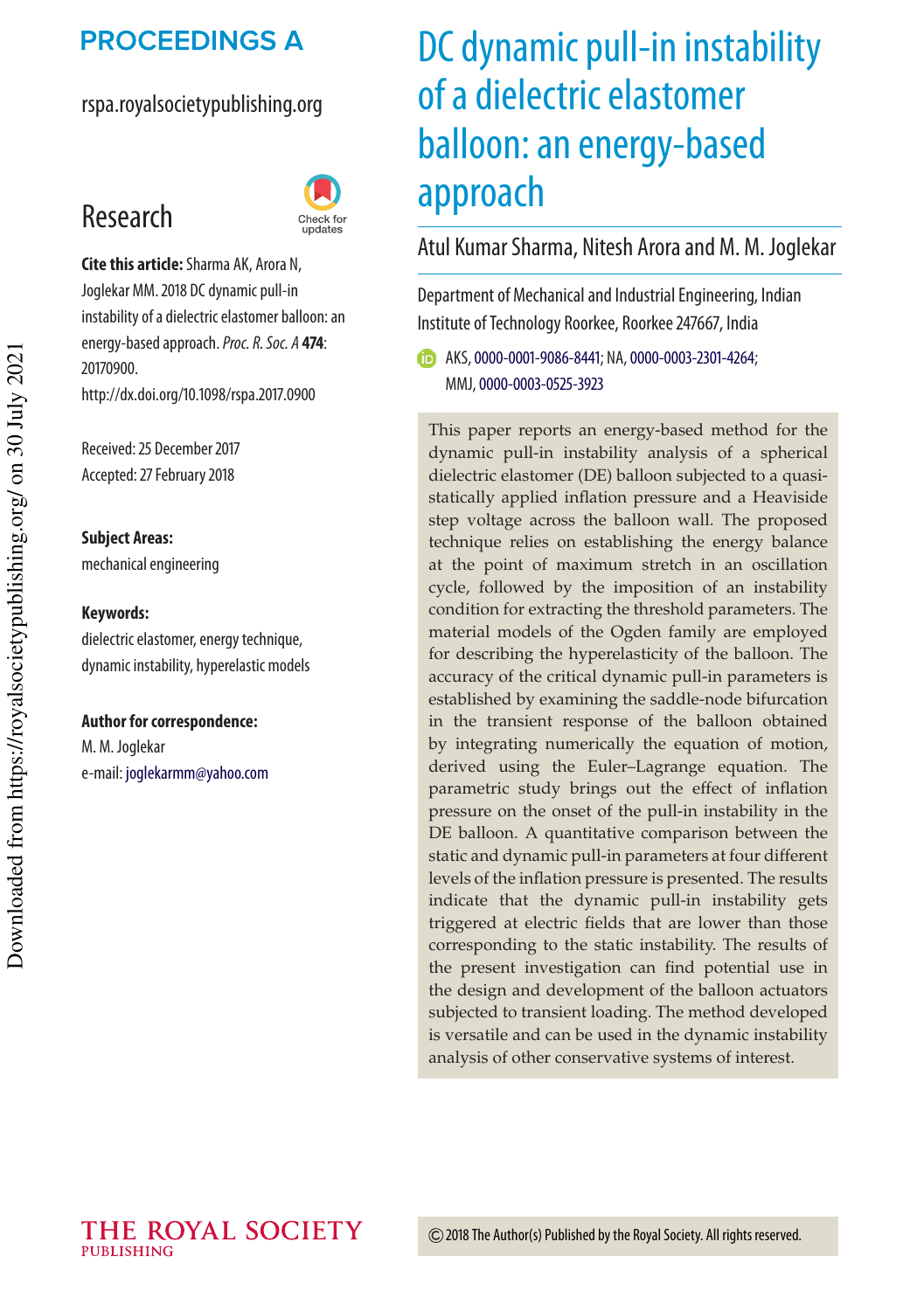### 1. Introduction

The nonlinear behaviour of a spherical elastomeric balloon during inflation, in particular, the nonmonotonic behaviour of inflation pressure as a function of the balloon volume and the associated problem of bifurcation and 'snap-through' instability, have been well known for many years. Since the early 1970s, after Alexander's [1] seminal experimental work based on the hypothesis proposed by Green & Adkins [2], a large volume of theoretical studies have been conducted on this subject [3–7].

Dielectric elastomers (DEs), electro-active polymer (EAP) capable of producing large strain when subjected to stimulus of combined mechanical and electrical loading, have gained increasing attention in the recent past [8]. Owing to their peculiar properties, such as fast response, light weight, low cost, high energy density and large voltage-induced deformation, these materials are being explored intensively in the development of electromechanical transducers. [9]. The typical architectures of these devices comprise a DE membrane sandwiched between a pair of compliant electrodes. Subject to a potential difference through the thickness, the elastomeric membrane reduces in thickness and expands in surface area [10]. It has been reported that the areal strain may reach well beyond 100% before breakdown [8,9]. The DE actuators (DEAs) are susceptible to a phenomena called electromechanical instability or pull-in instability when actuated electrostatically. Physically, when the voltage increases, the DE membrane thins down, and the same voltage leads to a higher electric field. Because of this positive feedback, the DE membrane thins down catastrophically and finally fails by electrical breakdown [11,12]. The pullin instability parameters, i.e. electric field and corresponding actuation stretch strongly depend on the material model and on the other several factors, such as temperature, material permittivity and prestress [13–16].

The particular configuration of a spherical balloon made from dielectric material is especially interesting for the soft generators and actuators [17,18]. In this regard, Ahmadi *et al.* [19] presented a method for fabricating and testing a spherical DE balloon. In the past, electromechanical behaviour and electromechanical instability of the spherical DE balloon, when subjected to quasi-statically applied voltage has been extensively studied theoretically as well as experimentally [20–26]. Rudykh *et al.* [20] studied the static actuation of a thickwalled electroactive balloon for different material models and inferred that electromechanical instability is affected by both boundary conditions and material models. Xie *et al.* [22] studied the shape bifurcation of ideal and non-ideal DE balloons under pressurized inflation and electric voltage. Sun *et al.* [27] investigated the actuation and instability of interconnected DE balloons.

However, relatively few researchers have addressed the dynamic performance of the DEAs, specifically for the spherical shape balloon actuators. Zhu *et al.* [28] studied the dynamic electromechanical behaviour of a thin spherical balloon made from the DE, when subjected to a constant internal pressure and an AC voltage. For investigating the dynamic response of a thick spherical shell made of soft dielectric membrane, an explicit equation of motion was developed analytically by Yong *et al.* [29]. Mockensturm *et al.* [30] studied the dynamic behaviour of a spherical DE shell under pressure in which electric effects were accounted for through a body force term. Chen *et al.* [31] studied the dynamic performance of a DE balloon actuator when driven by high internal pressure of air inside and the periodic electric voltage signal. The nonlinear oscillation of a thin circular DE membrane when subjected to combined mechanical and electrical loading was investigated by Zhu *et al.* [32] who inferred that variation in the prestretch, pressure and voltage may be used for tuning the natural frequency of the membrane. The effects of several factors such as prestress [16], initial stretch ratio [33], viscoelasticity [34,35] and a combined DC and AC voltage [36] on the electromechanical performance of the DE transducers have been reported in the literature in the recent past. Liu *et al.* [37] investigated the effect of viscoelasticity on the nonlinear dynamics of a DE balloon using the shooting and arc-length continuation method. In view of the potential applications of the spherical DE balloons in reciprocating or peristaltic pumps [38], tactile devices [39], acoustic actuators [40], soft loudspeakers [41] that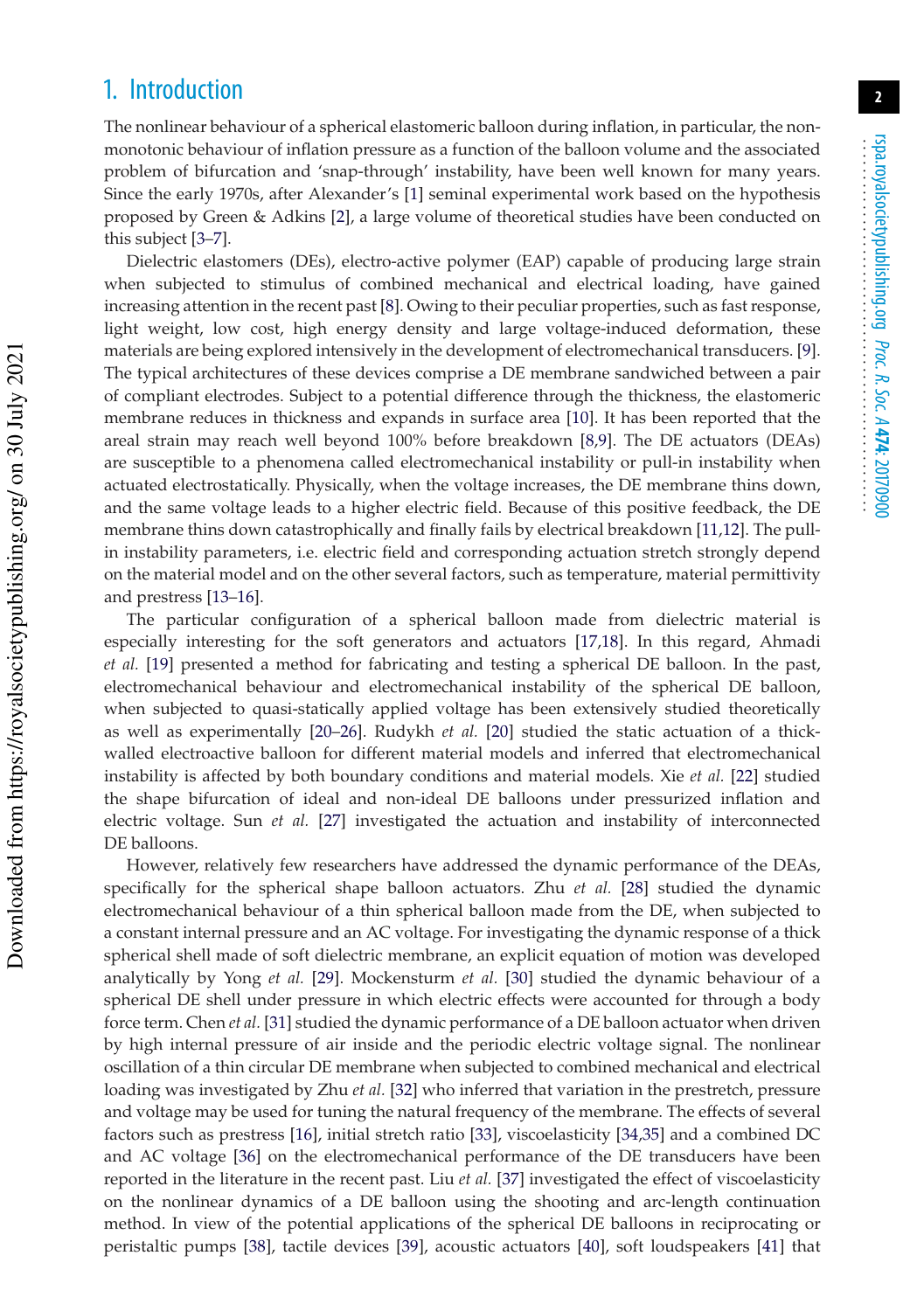innately involve a dynamic motion, it is necessary to study pull-in instability of the DE balloon actuators in a dynamic mode of actuation.

In this connection, Chen *et al.* [31] reported a method which is based on time-integration of the equation of motion of the DE balloons for investigating dynamic electromechanical instability. With reference to planar DEAs, Xu *et al.* [42] also suggested the same approach for pull-in instability analysis in the dynamic mode of operation and inferred that the dynamic pull-in instability can be set at an electric field remarkably lower than that in the quasi-static mode of operation. This was followed by Joglekar [43,44], who proposed an energy-based method for excerpting the instability parameters of a planar DEA in the dynamic mode considering the effect of prestress. To the best of our knowledge, the effect of pre-inflation pressure on the dynamic pull-in instability parameters of a DE balloon has not been yet reported. To this end, the main aim of this paper is to report an energy-based technique for excerpting the instability parameters of a spherical DE balloon with different levels of inflation pressure, in the static and dynamic modes of operations. This energy method eludes the iterative process of performing time integration of the equation of motion for obtaining the dynamic pull-in instability parameters [42] and is based on setting the energy balance at the stagnation point in the oscillation cycles followed by the imposition of the condition of instability. A parametric study is performed for estimating the effect of pre-inflation pressure on the instability parameters of the DE balloon for three widely used material models, i.e. neo-Hookean, Mooney–Rivlin and Ogden models. The pull-in instability estimates in the dynamic mode of operation for each material model are concurred by numerically integrating the equation of motion of the DE balloon.

The rest of this article is organized into four sections as follows. In the following §2, after defining the problem statement, we discuss the material modelling of an ideal DE. In §3, we present an energy-based method for estimating the pull-in instability parameters of a DE balloon for two-parameter Ogden model. To corroborate the dynamic pull-in instability parameters, the equation of motion is developed using the Euler–Lagrange equation. In §4, static and dynamic pull-in instability parameters are presented for different inflation pressure levels in the balloon for three material models of interest. Various trends obtained in the parametric study are presented and discussed. Eventually, the paper concludes with a summary of salient inferences, in §5.

## 2. Problem definition and material model

 Downloaded from https://royalsocietypublishing.org/ on 30 July 2021 Downloaded from https://royalsocietypublishing.org/ on 30 July 2021

Figure 1 illustrates the schematic of the problem of interest, an electrostatically actuated spherical DE balloon sandwiched by compliant electrodes on its two surfaces. In the reference configuration, the balloon is of radius *R* and thickness *H* and subjected to a constant inflation pressure and a voltage. Each material point of the membrane is denoted by the radius *R*, as shown in figure 1*a*. Under the action of a constant net pressure *p* inside the balloon and the electrostatic force developed through a time-varying potential difference  $\phi(t)$ , the dielectric membrane reduces its thickness, while the balloon expands proportionately in surface area and the two electrodes gain electric charge of magnitude *Q*. In the present investigation, the DE balloon is assumed to be thin-walled and the electric field, developed because of applied voltage, along the thickness of the membrane is assumed to be homogeneous throughout the deformation. At the moment *t*, the DE balloon is of radius *r* and thickness *h* in the current configuration as shown in figure 1*b*. Let the deformation field of the balloon is defined by the hoop stretch  $\lambda$ , as

$$
\lambda = \frac{r}{R}.\tag{2.1}
$$

The hoop stretch  $\lambda$  is a function of time *t* only, i.e.  $\lambda = \lambda(t)$ . An isothermal condition is assumed in the present analysis, and hence, no temperature change will be considered explicitly. The balloon is assumed to be made of isotropic and incompressible hyperelastic material, so that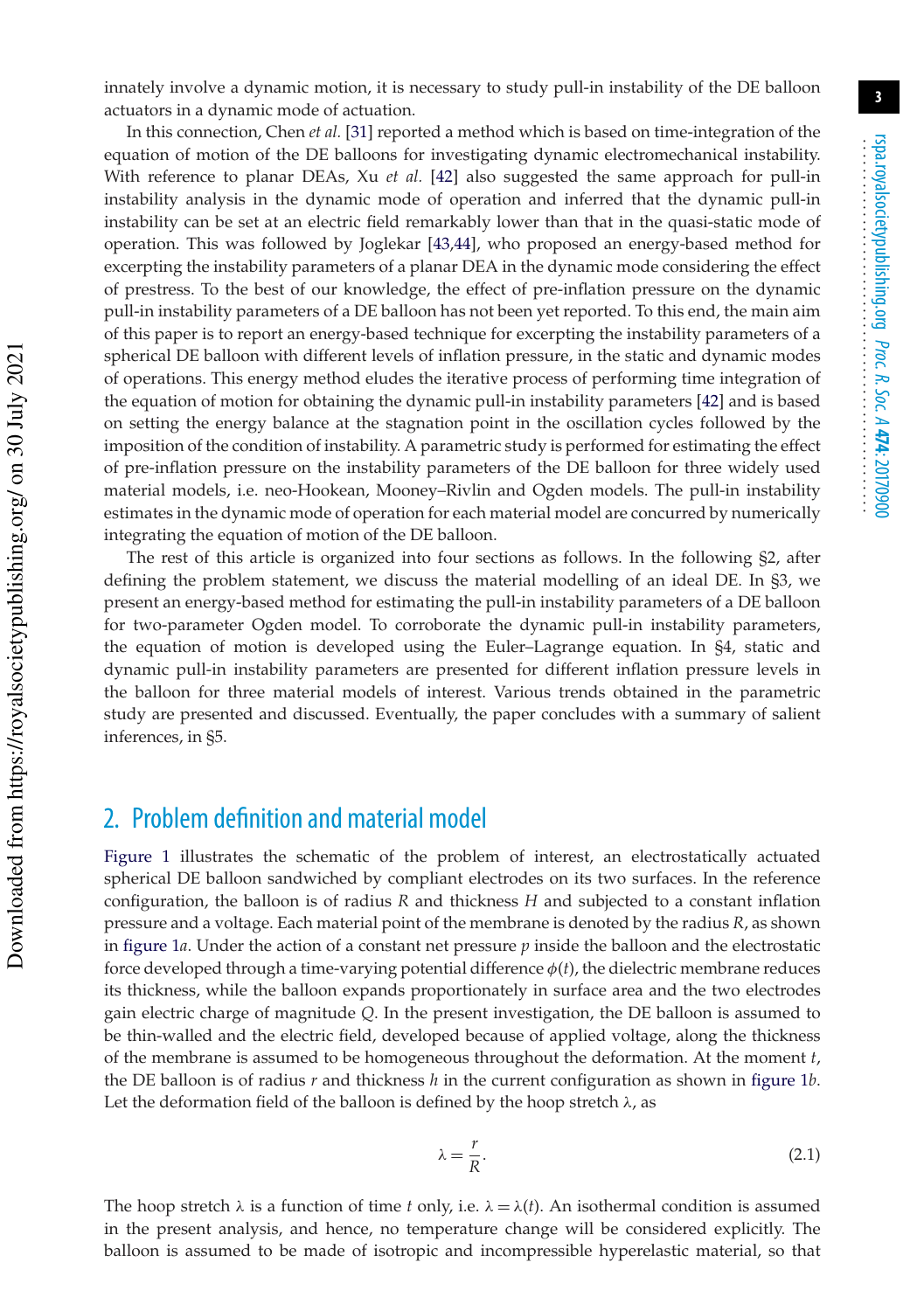

**Figure 1.** Schematic of a spherical DE balloon, sandwiched between two compliant electrodes, subjected to inflation pressure (p) and step voltage ( $\phi_a$ ), in the (a) reference configuration and (b) current configuration.

 $4\pi R^2H = 4\pi r(t)^2 h(t)$ ; the thickness of the balloon in the current configuration  $h(t)$  is expressed in terms of hoop stretch as follows:

$$
h = \frac{H}{\lambda(t)^2}.\tag{2.2}
$$

The true electric field *E* in the thickness direction of the balloon is defined as the applied voltage ( $\phi_a$ ) divided by the balloon thickness in the current state ( $h(t)$ ), as

$$
E = \frac{\phi_a}{h(t)} = \frac{\phi_a \lambda^2}{H}
$$
\n(2.3)

and the true electric displacement *D* is defined as the charge on the electrode divided by the surface area of the electrode in the current state, as

$$
D = \frac{Q}{4\pi (r(t))^{2}} = \frac{Q}{4\pi R^{2} \lambda^{2}}.
$$
 (2.4)

To model the electromechanical behaviour of the balloon membrane, we adopted the constitutive model of an ideal DE, which assumes the dielectric behaviour to be independent of deformation [11]. The true electric field *E* has a linear relation with the true electric displacement *D* as

$$
D = \varepsilon E, \tag{2.5}
$$

in which  $\varepsilon$  is the permittivity of the balloon membrane, which is assumed to be constant throughout the deformation. Thus, the thermodynamics of an ideal DE balloon is characterized by the Helmholtz free-energy density function  $\psi(\lambda, D)$  written as

$$
\psi(\lambda, D) = \psi_m(\lambda) - \frac{D^2}{2\varepsilon},\tag{2.6}
$$

where  $\psi_m$  is the elastic energy density of the elastomer in the deformed state, for which we widely used the Ogden family of hyperelastic material models, i.e. Ogden, Mooney–Rivlin and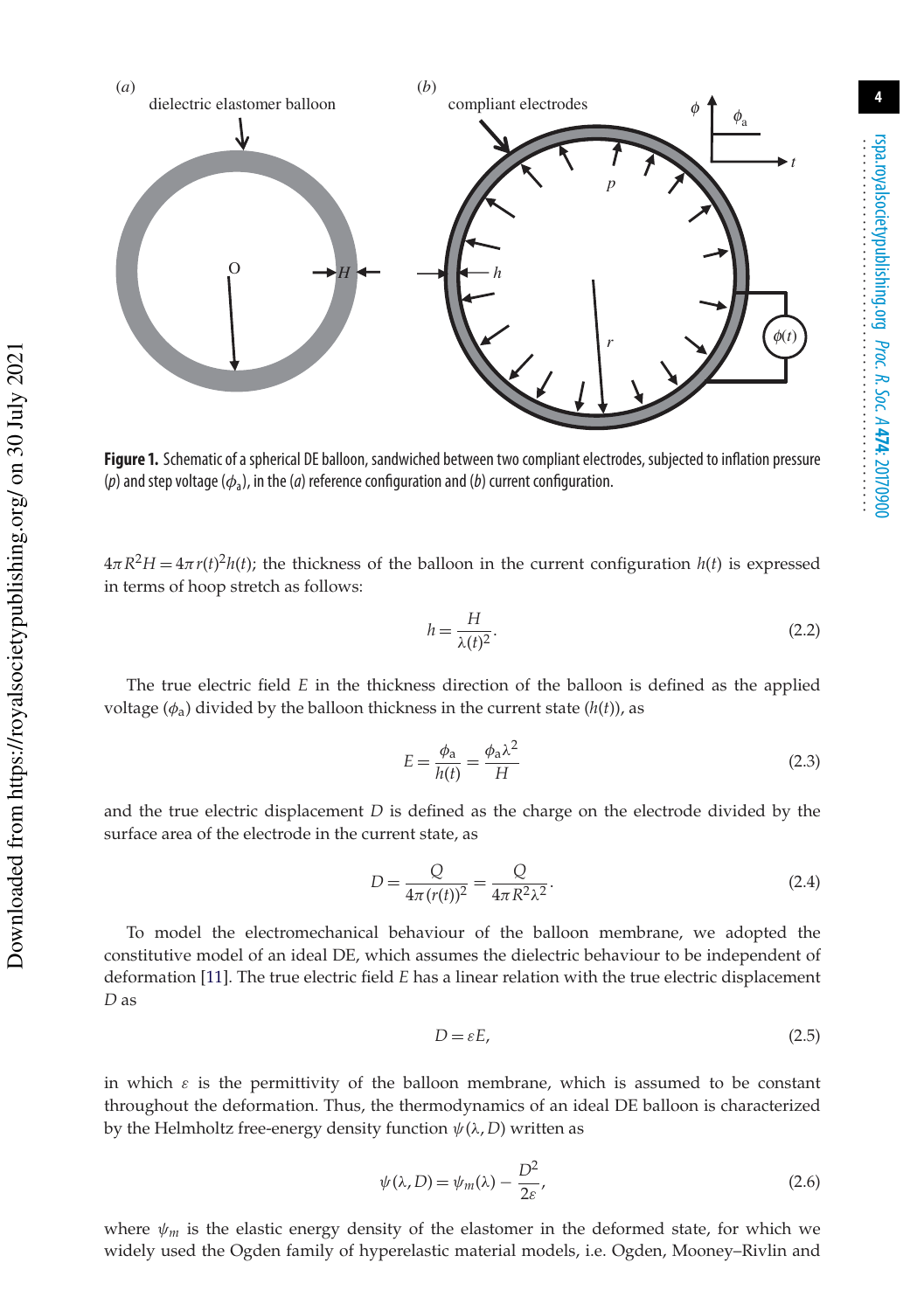neo-Hookean models are used to describe the hyperelasticity of balloon membrane. Based on the Ogden model [45], the strain energy density of the incompressible elastomer balloon is written as

$$
\psi_m = \sum_{r=1}^n \frac{\mu_r}{\alpha_r} \left( 2\lambda^{\alpha_r} + \frac{1}{\lambda^{2\alpha_r}} - 3 \right),\tag{2.7}
$$

where  $\alpha_r$  and  $\mu_r$  are material constants. To be specific, the analysis in this paper is restricted to the two-parameter Ogden model ( $n = 2$ ), Mooney–Rivlin model ( $n = 2, \alpha_1 = 2, \alpha_2 = -2$ ) and singleparameter neo-Hookean model ( $n = 1, \alpha_1 = 2$ ). However, the analysis can be extended to higher values of constant  $n$ . Taking  $(n = 2)$ , the expression for the elastic energy density of the balloon in the deformed state is written as

$$
\psi_m = \frac{\mu_1}{\alpha_1} \left[ \left( 2\lambda^{\alpha_1} + \frac{1}{\lambda^{2\alpha_1}} - 3 \right) + \xi \left( 2\lambda^{\alpha_2} + \frac{1}{\lambda^{2\alpha_2}} - 3 \right) \right],
$$
\n(2.8)

where ξ is a material constant written as  $\xi = \mu_2 \alpha_1 / \mu_1 \alpha_2$ . On substituting the expression of true electric field *E* from equation (2.3) into equation (2.5), and on inheriting the resulting expression of true electric displacement *D* and elastic energy density  $\psi_m$  from equation (2.8), the Helmholtz free-energy density  $\psi$  of the balloon is expressed as

$$
\psi = \left[\frac{\mu_1}{\alpha_1} \left\{ 2\lambda^{\alpha_1} + \frac{1}{\lambda^{2\alpha_1}} - 3 + \xi \left( 2\lambda^{\alpha_2} + \frac{1}{\lambda^{2\alpha_2}} - 3 \right) \right\} - \frac{1}{2} \varepsilon \tilde{E}^2 \lambda^4 \right],
$$
(2.9)

where  $\ddot{E} = \phi_a/H$  is the electric field in the reference configuration with  $\phi_a$  being the applied potential difference.

The DE balloon experiences an electromechanical instability or pull-in instability at the critical value of applied voltage. If the applied voltage is further increased beyond its critical value, an uncontrolled reduction in the thickness occurs and the balloon actuator ultimately undergoes failure because of dielectric breakdown [42,46]. In the upcoming section, a computationally efficient energy-based technique is presented for estimating the pull-in instability parameters of the DE balloon in both the dynamic and static modes of actuation.

#### 3. Solution method

This section presents an energy-based method with an intent to estimate the pull-in instability parameters of a DE balloon actuator. First of all, we outline the proposed energy approach for extracting the static and dynamic pull-in instability parameters of a DE balloon with a twoparameter Ogden model. Subsequently, the equation of motion of the DE balloon is developed using the Euler–Lagrange equation for corroborating the dynamic pull-in instability parameters.

#### (a) Extraction of static pull-in instability parameters

In the following discussion, we consider that a spherical elastomer balloon is first inflated quasistatically. As the inflation pressure increases, the balloon slowly expands homogeneously until a critical pressure is reached. The elastomeric balloon experiences snap-through instability if the inflation pressure exceeds the limiting value. The critical internal pressure and corresponding critical stretch are first estimated using the principle of stationary total potential energy.

The total strain or elastic energy of the DE balloon in the deformed or current state is obtained by the integral of the strain energy density function  $(\psi_m)$  in equation (2.8) over the volume of the balloon and takes the form

$$
W_{\rm s} = \int_{V} \psi_m \, dV = \frac{4\pi R^2 H \mu_1}{\alpha_1} \left[ \left( 2\lambda^{\alpha_1} + \frac{1}{\lambda^{2\alpha_1}} - 3 \right) + \xi \left( 2\lambda^{\alpha_2} + \frac{1}{\lambda^{2\alpha_2}} - 3 \right) \right],\tag{3.1}
$$

where *V* is the volume of the balloon.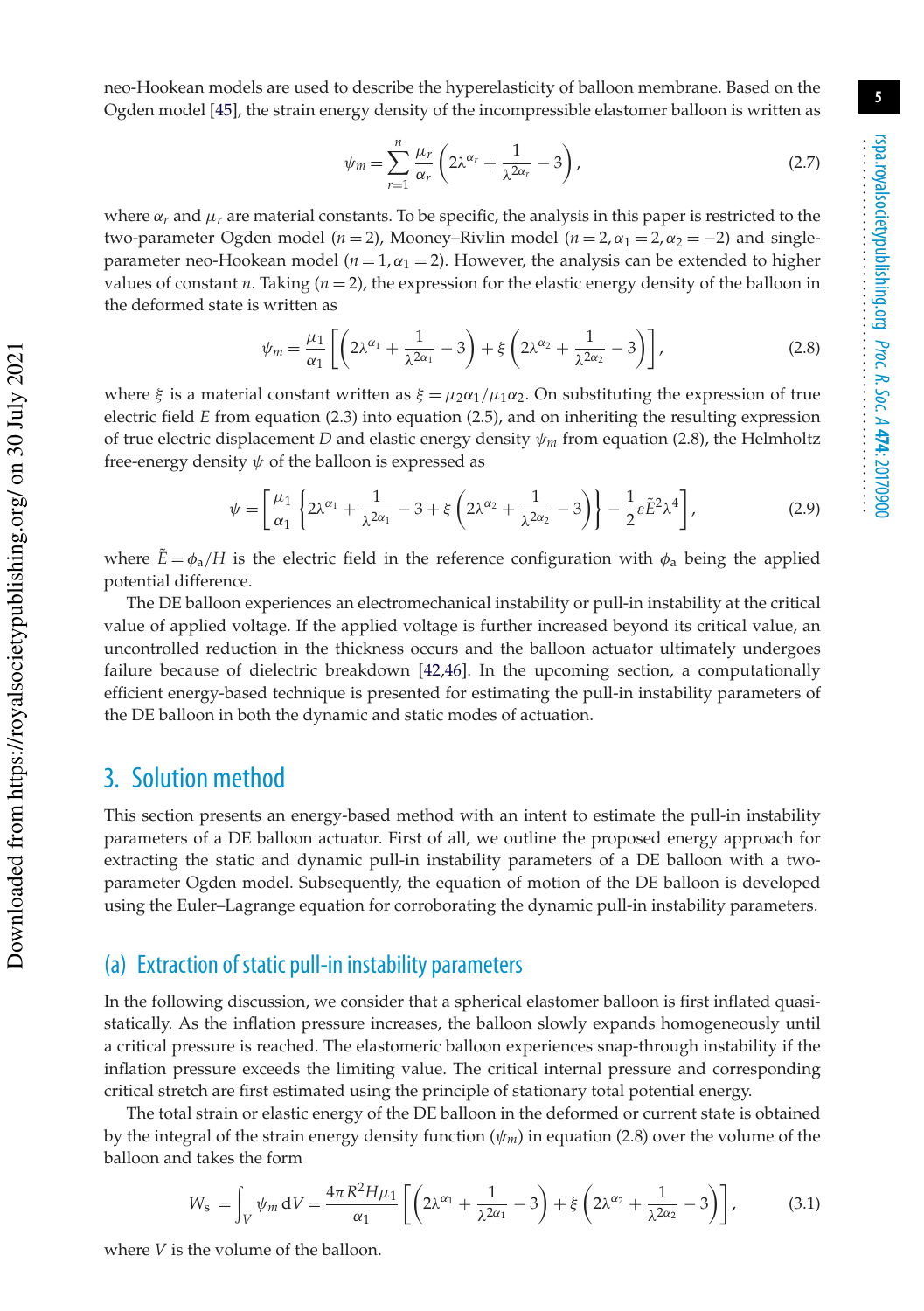The work done by the internal pressure *p* is obtained by integrating the elemental work done  $dW_p = 4\pi r^2 p dr$  over the whole elastomer as

$$
W_{\mathcal{P}} = -4\pi p \int_{R}^{r} r^{2} dr = -\frac{4\pi}{3} p(r^{3} - R^{3}) = -\frac{4\pi}{3} pR^{3} (\lambda^{3} - 1).
$$
 (3.2)

The total potential energy  $U_p$  of the DE balloon in the pressurized state is expressed using equations  $(3.1)$ – $(3.2)$  as

$$
U_{\rm p} = 4\pi R^2 H \left[ \frac{\mu_1}{\alpha_1} \left\{ 2\lambda_{\rm p}^{\alpha_1} + \frac{1}{\lambda_{\rm p}^{2\alpha_1}} - 3 + \xi \left( 2\lambda_{\rm p}^{\alpha_2} + \frac{1}{\lambda_{\rm p}^{2\alpha_2}} - 3 \right) \right\} - \frac{pR(\lambda_{\rm p}^3 - 1)}{3H} \right],
$$
(3.3)

where  $\lambda_p$  is the hoop stretch that arises because of applied internal pressure *p*. Setting the first derivative of the total potential energy in equation (3.3) with respect to  $\lambda_p$  equal to zero, i.e.  $dU_p/d\lambda_p = 0$ , the numerical value of hoop stretch  $\lambda_p$  can be extracted for any level of internal pressure *p* and for given material parameters by solving the equilibrium equation expressed as

$$
\gamma = 2\left(\lambda_p^{\alpha_1 - 3} - \frac{1}{\lambda_p^{2\alpha_1 + 3}}\right) + \frac{2\alpha_2 \xi}{\alpha_1} \left(\lambda_p^{\alpha_2 - 3} - \frac{1}{\lambda_p^{2\alpha_2 + 3}}\right). \tag{3.4}
$$

The dimensionless inflation pressure stated in equation (3.4) is defined as  $\gamma = pR/\mu_1H$ . To estimate the critical inflation pressure and corresponding stretch, the condition of instability, i.e.  $d\gamma/d\lambda_p = 0$  is applied, which yields the following nonlinear equation:

$$
(\alpha_1 - 3)\lambda_p^{\alpha_1} + \frac{(2\alpha_1 + 3)}{\lambda_p^{2\alpha_1}} + \frac{\alpha_2 \xi}{\alpha_1} \left( (\alpha_2 - 3)\lambda_p^{\alpha_2} + \frac{(2\alpha_2 + 3)}{\lambda_p^{2\alpha_2}} \right) = 0.
$$
 (3.5)

The solution of equation (3.5) along with equation (3.4) for dimensionless pressure  $\gamma$  and  $\lambda_p$  yields the critical inflation pressure and hoop stretch represented by  $\gamma^c$  and  $\lambda_p^c$ , respectively.

The DE balloon, with internal pressure below its critical value estimated in the aforementioned discussion, experiences the electromechanical or pull-in instability when the electric field applied across its wall exceeds a critical value [27,28,31]. Here, we present an energy approach for obtaining the pull-in instability parameters (critical actuation stretch and critical electric field) of a pre-inflated DE balloon, when potential difference  $\phi$  across the balloon wall is applied quasi-statically.

The total potential energy of a pre-inflated DE balloon actuator under the quasi-static mode of actuation is obtained as

$$
U = \int_{V} \psi(\lambda, \tilde{E}) dV + W_{\text{p}}
$$
  
=  $4\pi R^2 H \left[ \frac{\mu_1}{\alpha_1} \left\{ 2\lambda^{\alpha_1} + \frac{1}{\lambda^{2\alpha_1}} - 3 + \xi \left( 2\lambda^{\alpha_2} + \frac{1}{\lambda^{2\alpha_2}} - 3 \right) \right\} - \frac{1}{2} \varepsilon \tilde{E}^2 \lambda^4 - \frac{pR(\lambda^3 - 1)}{3H} \right].$  (3.6)

In the non-dimensional form, the expression for the total potential energy of the balloon actuator is written as

$$
\hat{U} = \left[\frac{1}{\alpha_1} \left\{ 2\lambda^{\alpha_1} + \frac{1}{\lambda^{2\alpha_1}} - 3 + \xi \left( 2\lambda^{\alpha_2} + \frac{1}{\lambda^{2\alpha_2}} - 3 \right) \right\} - \frac{1}{2} e^2 \lambda^4 - \frac{1}{3} \gamma (\lambda^3 - 1) \right],\tag{3.7}
$$

in which,  $\hat{U} = U/4\pi R^2 H \mu_1$  is the dimensionless total potential energy of the balloon in the actuated state, while  $e = \tilde{E}\sqrt{\varepsilon/\mu_1}$  is the non-dimensional nominal electric field. The static pullin instability parameters of the DE balloon are extracted by setting the first two derivatives of the dimensionless total potential energy  $\hat{U}$  with respect to hoop stretch  $\lambda$  equal to zero and solving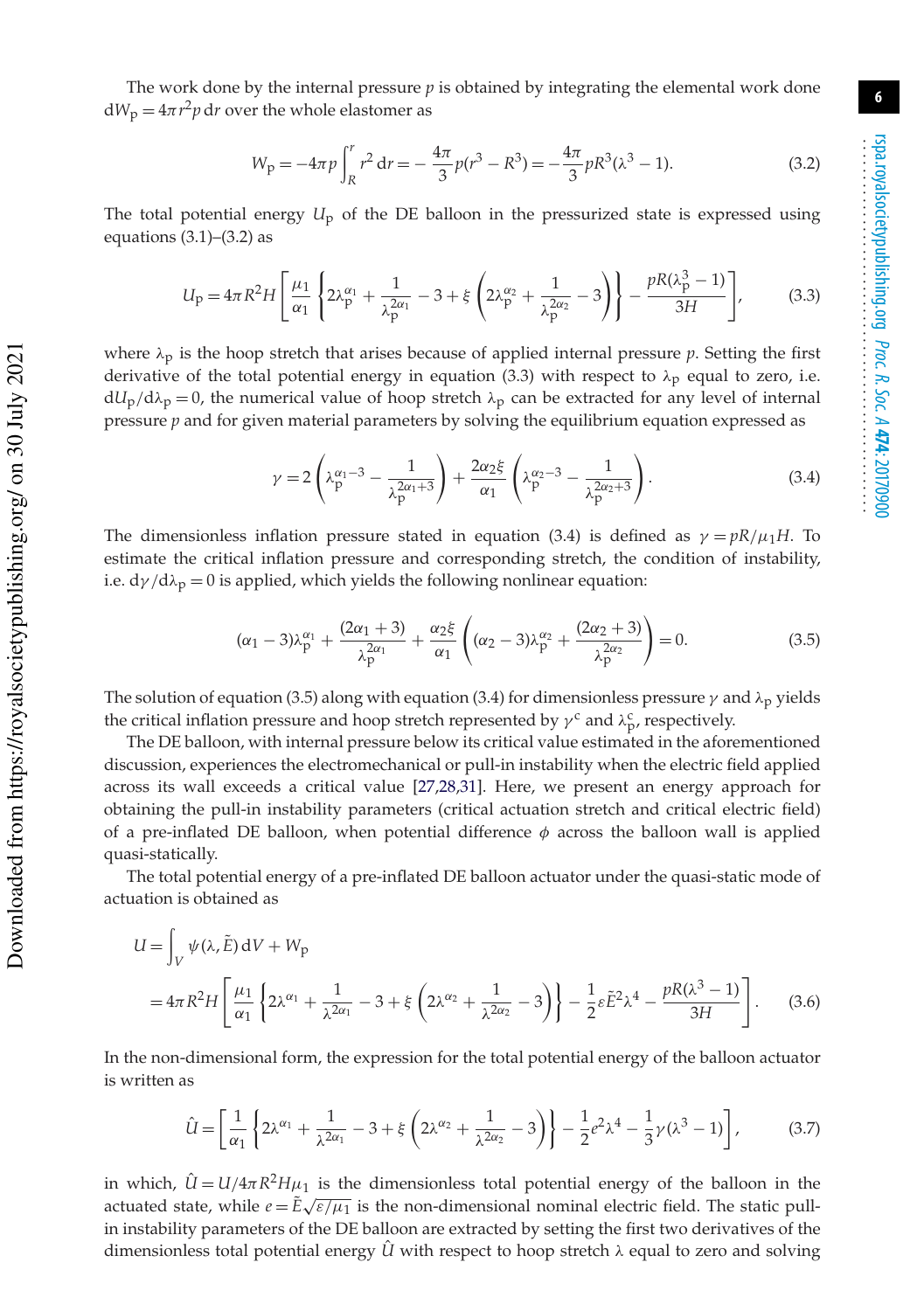the resulting system of nonlinear algebraic equations for the dimensionless instability field *e* and hoop stretch  $\lambda$ . The resulting nonlinear algebraic equations are written as

$$
\frac{d\tilde{U}}{d\lambda} = 0 \implies \alpha_1 \left(\lambda^{\alpha_1} - \frac{1}{\lambda^{2\alpha_1}}\right) + \alpha_2 \xi \left(\lambda^{\alpha_2} - \frac{1}{\lambda^{2\alpha_2}}\right) - \frac{\alpha_1 \gamma \lambda^3}{2} - \alpha_1 e^2 \lambda^4 = 0 \tag{3.8}
$$

and

$$
\frac{d^2\hat{U}}{d\lambda^2} = 0 \implies \alpha_1^2 \left(\lambda^{\alpha_1} + \frac{2}{\lambda^{2\alpha_1}}\right) + \alpha_2^2 \xi \left(\lambda^{\alpha_2} + \frac{2}{\lambda^{2\alpha_2}}\right) - \frac{3\alpha_1 \gamma \lambda^3}{2} - 4\alpha_1 e^2 \lambda^4 = 0. \tag{3.9}
$$

The solution of nonlinear algebraic equations  $(3.8)$ – $(3.9)$  for hoop stretch and dimensionless electric field results into the critical values denoted by  $\lambda_c^S$ , and  $e_c^S$  for any given value of dimensionless pressure  $\gamma$  and material constants. In the present work, the value of preinflation pressure is kept below its limiting value  $\gamma_c$ . The static instability actuation stretch ( $\lambda_{ac}^S$ ) corresponding to these parameters is calculated as  $\lambda_{ac}^{S} = \lambda_{c}^{S}/\lambda_{p}$ . These dimensionless parameters  $e_c^s$  and  $\lambda_{ac}^S$  are collectively introduced as the static pull-in instability parameters. The stretch in the pressurized state  $\lambda_p$  can be calculated by solving nonlinear algebraic as stated in equation (3.4) for the known value of  $\gamma$ . The generalized nonlinear equations (3.8)–(3.9) stated for extracting the static instability parameters of the Ogden material model can be reduced to that corresponding to the Mooney–Rivlin model by substituting  $\alpha_1 = 2$  and  $\alpha_2 = -2$  or the neo-Hookean model by substituting  $\alpha_1 = 2$ ,  $\alpha_2 = 0$  and  $\xi = 0$ .

#### (b) Extraction of dynamic pull-in instability parameters

When the DE balloon is subjected to quasi-statically applied internal pressure and DC step voltage signal, the hoop stretch  $(\lambda)$  in the balloon shows the periodic response [28]. The planer DEAs show a similar periodic response observed experimentally when subjected to step voltage [47]. The amplitude and time period of the periodic response is dependent on the extent of applied step voltage signal [42]. The stretch in the balloon because of the applied step voltage overshoots, the hoop stretch arises due to the same magnitude of voltage when applied quasi-statically. When the overshoot in the hoop stretch because of the applied step voltage is sufficiently large, the DE balloon cannot regain its original state and the dielectric membrane can fail because of the dielectric breakdown [48]. The proposed energy technique of obtaining the pull-in instability parameters in the dynamic mode of actuation is based on the principle of energy conservation, which states that, at each and every state in the oscillation cycle, the electrostatically supplied energy will be equal to the sum of the kinetic and the potential energy of the DE balloon. Thus, upon setting up the energy balance between the electrostatic energy, elastic energy and kinetic energy, at the position of maximum actuation in an oscillation cycle, and invoking the Hamiltonian method, the equation of the stagnation state is obtained. For conservative systems, the Hamiltonian is the sum of total potential energy and the kinetic energy of the system and may be expressed as

$$
\mathcal{H} = U + T,\tag{3.10}
$$

where *U* is the total potential energy and *T* is the kinetic energy of a conservative balloon actuator.

The kinetic energy (*T*) of the DE balloon, neglecting the velocity components in the hoop direction of the balloon, is written as [37]

$$
T = \frac{1}{2}mv^2 = \frac{1}{2}\rho V \left(\frac{\partial r(t)}{\partial t}\right)^2 = 2\pi \rho R^4 H \left(\frac{d\lambda}{dt}\right)^2,
$$
\n(3.11)

where  $\rho$  is the density of the DE material and assumed to be independent of deformation because of conservation of volume, v is the radial velocity of the balloon and *m* is the mass of balloon in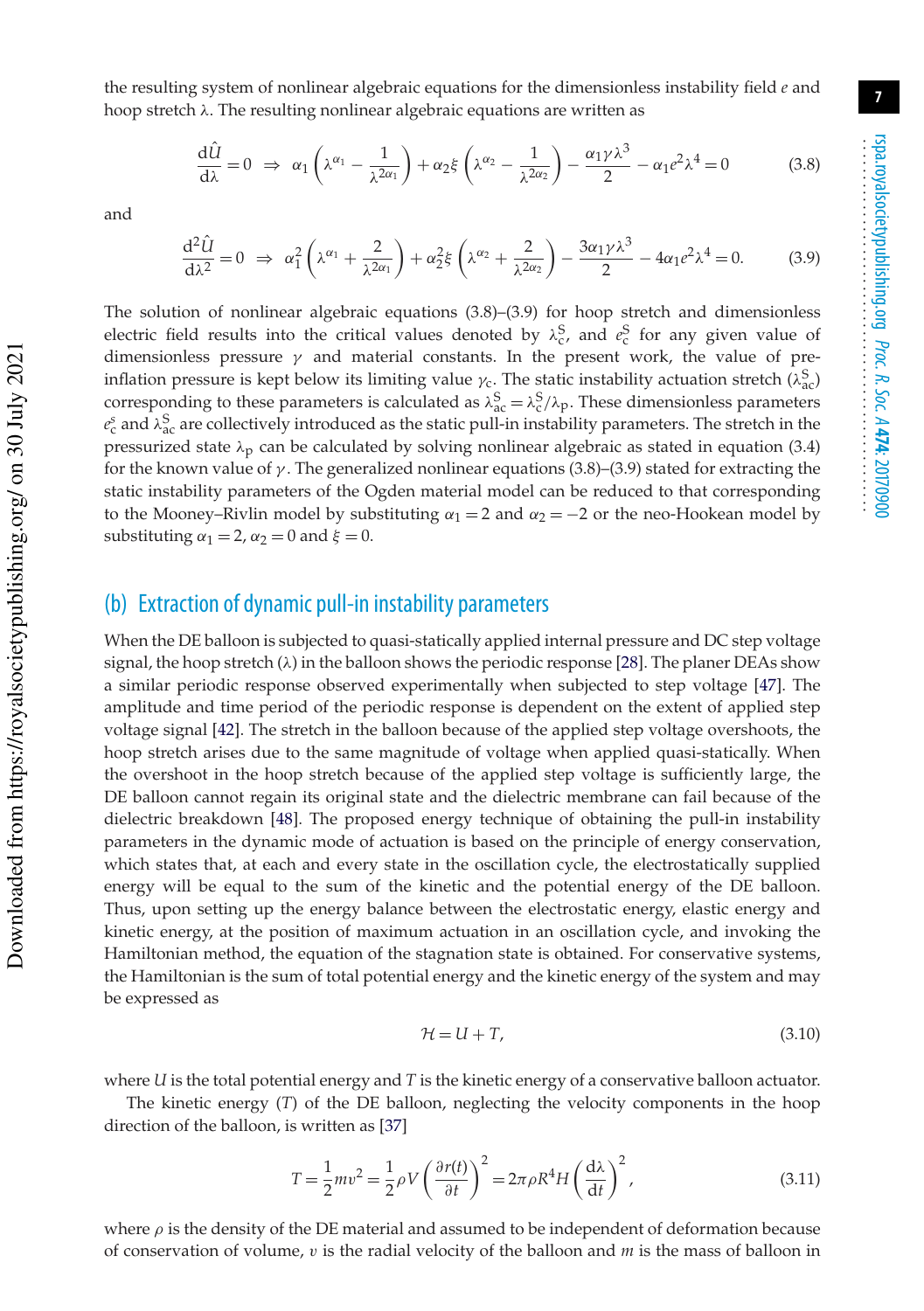the deformed state. In the dimensionless form the kinetic energy is expressed as

$$
\hat{T} = \frac{T}{4\pi R^2 H \mu_1} = \frac{\rho R^2}{2\mu_1} \left(\frac{d\lambda}{dt}\right)^2.
$$
\n(3.12)

On inserting the expression of the dimensionless total potential energy from equation (3.7) and the dimensionless kinetic energy from equation (3.12) into equation (3.10), the non-dimensional form of the Hamiltonian of the balloon actuator is written in terms of hoop stretch  $\lambda$  and its time derivative dλ/d*t* as follows:

$$
\hat{\mathcal{H}}(t) = \begin{bmatrix} \frac{1}{\alpha_1} \left\{ 2\lambda^{\alpha_1} + \frac{1}{\lambda^{2\alpha_1}} - 3 + \xi \left( 2\lambda^{\alpha_2} + \frac{1}{\lambda^{2\alpha_2}} - 3 \right) \right\} \\ -\frac{1}{2} e^2 \lambda^4 - \frac{1}{3} \gamma (\lambda^3 - 1) + \frac{\rho R^2}{2\mu_1} \left( \frac{d\lambda}{dt} \right)^2 \end{bmatrix} . \tag{3.13}
$$

In the present investigation, we assume that the actuator starts from rest with the two initial conditions given as

$$
\lambda|_{t=0} = \lambda_{\rm P}; \quad \left. \frac{\mathrm{d}\lambda}{\mathrm{d}t} \right|_{t=0} = 0,\tag{3.14}
$$

where  $\lambda$  denotes the stretch level in the balloon at the equilibrium state when subjected to inflation pressure  $p$  and is estimated by solving equilibrium equation stated in equation  $(3.4)$ . The expression for initial dimensionless Hamiltonian  $H(0)$  of the DE balloon is obtained by using the two initial conditions expressed in equation (3.14) as follows:

$$
\hat{\mathcal{H}}(0) = \left[ \frac{1}{\alpha_1} \left\{ 2\lambda_p^{\alpha_1} + \frac{1}{\lambda_p^{2\alpha_1}} - 3 + \xi \left( 2\lambda_p^{\alpha_2} + \frac{1}{\lambda_p^{2\alpha_2}} - 3 \right) \right\} - \frac{1}{2} e^2 \lambda_p^4 - \frac{1}{3} \gamma (\lambda_p^3 - 1) \right].
$$
 (3.15)

As the actuator system under consideration is conservative and the Hamiltonian of the DE balloon will remain unchanged. We can equate the dimensionless Hamiltonian of the balloon  $\hat{\mathcal{H}}(t)$  at a particular time *t* to the initial dimensionless Hamiltonian  $\hat{\mathcal{H}}(0)$  as,  $\hat{\mathcal{H}}(t) = \hat{\mathcal{H}}(0)$ . This condition physically shows the energy balance between the electrostatic energy supplied to the actuator, kinetic energy and elastic energy of the DE balloon. Zero velocity of the actuator at the position of maximum deformation in an oscillation cycle will yield the zero dimensionless kinetic energy  $(\hat{T})$  of the DE balloon actuator. Thus, the Hamiltonian in the non-dimensional form  $(\hat{H})$  can be equated to the dimensionless total potential energy  $(\hat{U})$  of the balloon actuator. The expression for the Hamiltonian of the actuator in the non-dimensional form at the maximum overshoot point is obtained by setting  $(d\lambda/dt)$  to zero in equation (3.13) as

$$
\hat{\mathcal{H}}(t) = \left[\frac{1}{\alpha_1} \left\{ 2\tilde{\lambda}^{\alpha_1} + \frac{1}{\tilde{\lambda}^{2\alpha_1}} + \xi \left( 2\tilde{\lambda}^{\alpha_2} + \frac{1}{\tilde{\lambda}^{2\alpha_2}} \right) \right\} - \frac{1}{2} e^2 \tilde{\lambda}^4 - \frac{1}{3} \gamma (\tilde{\lambda}^3 - 1) \right],\tag{3.16}
$$

in which  $\tilde{\lambda}$  is the hoop stretch at the position of maximum overshoot in the oscillations. On inserting the expression for  $\hat{\mathcal{H}}(t)$  and  $\hat{\mathcal{H}}(0)$  from equations (3.15) and (3.16) into the aforementioned energy constraint  $\hat{\mathcal{D}} = \hat{\mathcal{H}}(t) - \hat{\mathcal{H}}(0) = 0$ , the equation of the stagnation curve is obtained as

$$
\hat{\mathcal{D}} = \left[ \frac{1}{\alpha_1} \left\{ 2(\tilde{\lambda}^{\alpha_1} - \lambda_p^{\alpha_1}) + \frac{1}{\tilde{\lambda}^{2\alpha_1}} - \frac{1}{\lambda_p^{2\alpha_1}} + \xi \left( 2(\tilde{\lambda}^{\alpha_2} - \lambda_p^{\alpha_2}) + \frac{1}{\tilde{\lambda}^{2\alpha_2}} - \frac{1}{\lambda_p^{2\alpha_2}} \right) \right\} \right] = 0. \tag{3.17}
$$

This equation of the stagnation state is only valid for all points of maximum overshoot caused by dimensionless electric field *e* that are equal to or below the electric field at the onset of pull-in instability in the dynamic mode of operation. This is followed by application of the condition of instability, i.e.  $\partial \hat{\mathcal{D}}/\partial \tilde{\lambda} = 0$ , to equation (3.17) for excerpting the pull-in instability hoop stretch and the corresponding electric field in the dynamic mode for any level of dimensionless pressure  $\gamma$ .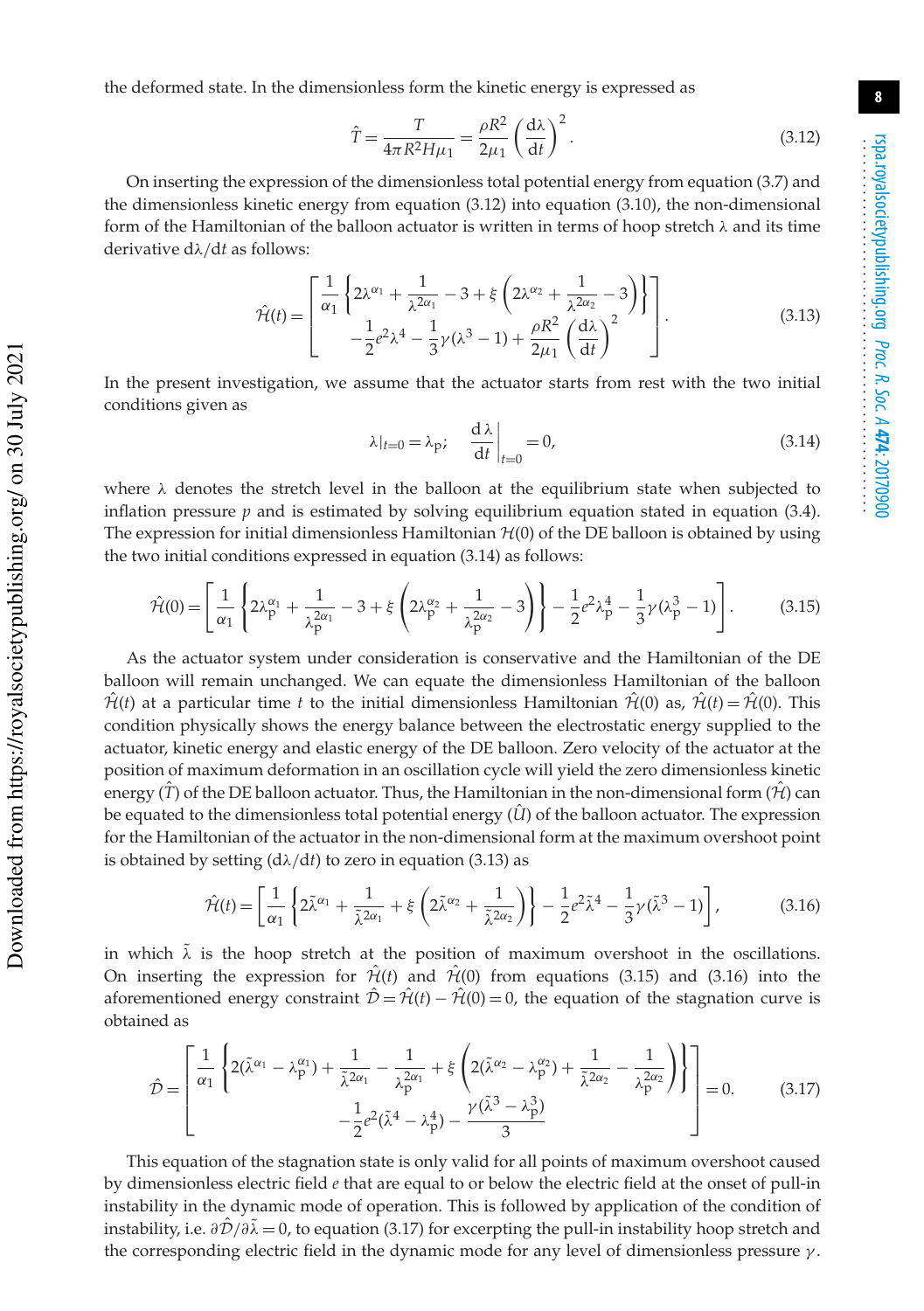This yields the following nonlinear algebraic equation

$$
\tilde{\lambda}^{\alpha_1} - \frac{1}{\tilde{\lambda}^{2\alpha_1}} + \frac{\alpha_2 \xi}{\alpha_1} \left( \tilde{\lambda}^{\alpha_2} - \frac{1}{\tilde{\lambda}^{2\alpha_2}} \right) - \frac{\gamma \tilde{\lambda}^3}{2} - e^2 \tilde{\lambda}^4 = 0.
$$
\n(3.18)

The solution of the system of nonlinear algebraic equations stated in equations (3.17)–(3.18) for two unknowns, electric field *e* and hoop stretch,  $\tilde{\lambda}$ , results into the critical parameters  $\lambda_c^D$  and  $e_c^D$  for known values of non-dimensional internal pressure γ. The critical actuation stretch  $\lambda_{\text{acc}}^D$ corresponding to these parameters is calculated as  $\lambda_{ac}^D = \lambda_c^D/\lambda_p$ . These parameters  $e_c^D$  and  $\lambda_{ac}^D$  are collectively introduced as pull-in instability parameters of the DE balloon in the dynamic mode of actuation.

## (c) Extraction of dynamic pull-in instability parameters: numerical integration of the equation of motion

For corroborating the dynamic pull-in parameters of the DE balloon extracted using an energybased technique discussed in the previous subsection, we construct the equation of motion of the DE balloon actuator. Based on the principle of least action, the non-dimensional form of the Euler–Lagrange equation is expressed as [49]:

$$
\frac{\mathrm{d}}{\mathrm{d}t}\left(\frac{\partial\hat{\mathcal{L}}}{\partial\dot{\lambda}}\right) - \frac{\partial\hat{\mathcal{L}}}{\partial\lambda} = 0, \quad \text{where } \hat{\mathcal{L}} = \hat{T} - \hat{U}, \tag{3.19}
$$

where  $\lambda$  is the time derivative of hoop stretch, i.e. ( $\frac{\partial \lambda}{\partial t}$ ), and  $\hat{\mathcal{L}}$  is the difference between the non-dimensional kinetic energy  $(\hat{T})$  and the non-dimensional total potential energy  $(\hat{U})$  of the DE balloon.

On inheriting the non-dimensional kinetic energy  $(\hat{T})$  expression from equation (3.12) and the non-dimensional total potential energy  $(\hat{U})$  expression from equation (3.7) and inserting into equation (3.19), the resulting equation of motion of the balloon actuator in dimensionless form is written as

$$
\frac{d^2 \lambda}{d\tau^2} + 2\lambda^{\alpha_1 - 1} - \frac{2}{\lambda^{2\alpha_1 + 1}} + \frac{\alpha_2 \xi}{\alpha_1} \left( 2\lambda^{\alpha_1 - 1} - \frac{2}{\lambda^{2\alpha_1 + 1}} \right) - \gamma \lambda^2 - 2e^2 \lambda^3 = 0,
$$
 (3.20)

where  $\tau = t \sqrt{\mu_1/\rho R^2}$  is the non-dimensional time. The ordinary differential equation stated in equation (3.20) shows that the dynamics of the DE balloon involves high nonlinearity, caused by the balloon geometry and the intrinsic material nonlinearity characterized by the Ogden model. Equation  $(3.20)$  recovers the equation of static equilibrium stated in equation  $(3.8)$  if the timedependent terms are set equal to zero. The differential equation in equation (3.20) together with two initial conditions given in equation (3.14) is solved using MATLAB ODE solver for different levels of dimensionless pressure (γ ) and non-dimensional electric field (*e*) for obtaining transient response of hoop stretch of the DE balloon. The response of the DE balloon actuator for the applied value of dimensionless electric field *e* below critical value is periodic for any given value of non-dimensional pressure. The least value of the applied field that distinguishes the periodic and aperiodic motion of the balloon is known as the electric field at the onset of dynamic pull-in instability [42,50,51]. On further increment in the applied electric field, the DE balloon finally fails because of dielectric breakdown [44].

In the following section, the effect of pre-inflation pressure on the static and dynamic pullin instability parameters of a spherical DE balloon made up of three material models of interest is investigated.

#### 4. Results and discussion

In the following, the effect of pre-inflation pressure on the static and dynamic pull-in instability parameters of a DE balloon actuator is studied on the basis of the energy approach outlined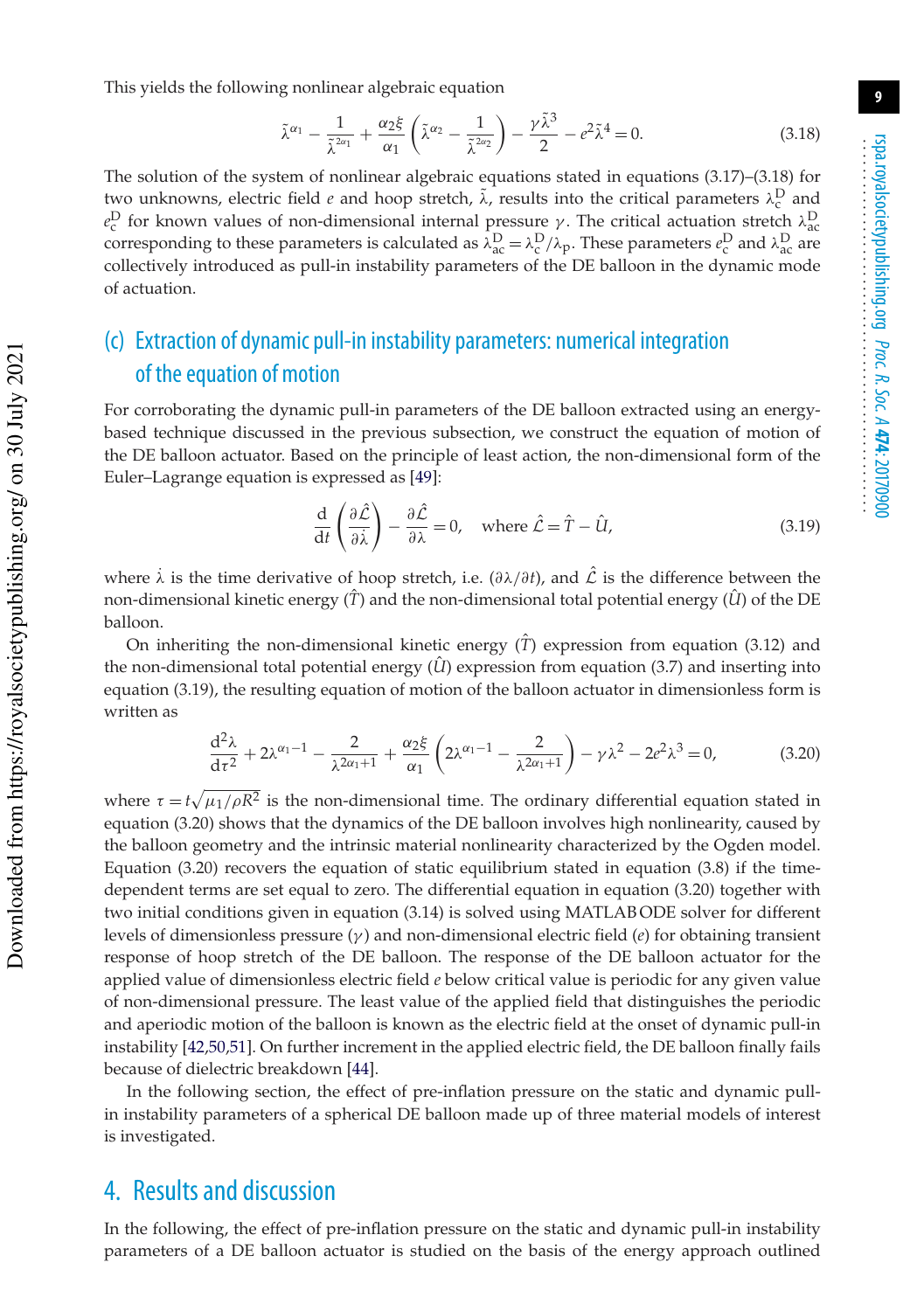

**Figure 2.** Variation of dimensionless inflation pressure γ with respect to the hoop stretch λ under a constant electric field in uniform inflation for neo-Hookean (continuous line) and Mooney–Rivlin with  $\xi = 0.21$  (dashed line) models. (Online version in colour.)

in §3. From the present analysis, the pre-inflation pressure is found to have a remarkable effect on the pull-in instability parameters of the DE balloon in both the static and dynamic modes of operation, as shown in the upcoming discussion.

Firstly, we investigate the snap-through instability experienced by the DE balloon during inflation or under pressure control. The non-dimensional pressure  $(\gamma_c)$  and corresponding stretch  $(\lambda_p^c)$  at snap-through instability are extracted by solving the system of nonlinear algebraic equations (3.4) and (3.5). For neo-Hookean material model, we obtained the explicit expressions for critical dimensionless pressure and corresponding stretch as

$$
\gamma^c = 1.2394
$$
 and  $\lambda_p^c = 1.3831$ . (4.1)

Based on equilibrium equation (equation (3.4)), figure 2 plots the hoop stretch of DE balloon as a function of dimensionless internal pressure for four different non-dimensional electric fields, i.e. *e* = 0, 0.2, 0.4 and 0.6. The results for the neo-Hookean and the Mooney–Rivlin (with material constant  $\xi = 0.21$ ) materials are represented by continuous and dashed lines, respectively. It is seen that the DE balloon expands with increase in the dimensionless pressure until a certain threshold pressure value. If the pressure is further increased, the balloon switches to a new stable state with sudden enhancement in its size because of the 'snap-through' phenomenon. This critical pressure (γc) reduces with increase in the electric field (*e*).

In this paper, for the parametric study on pull-in instability of the DE balloon, we consider four different cases having dimensionless pressure  $\gamma$  equal to 0, 0.3, 0.6 and 0.9 for the neo-Hookean and Mooney–Rivlin models, while for the Ogden model,  $\gamma$  is taken to be 0, 0.2, 0.4 and 0.6. Firstly, we adopted the neo-Hookean model of hyperelasticity for extracting pullin parameters in both static and dynamic modes with the proposed approach. The nonlinear algebraic equations stated in equations (3.8)–(3.9) with aforementioned level of dimensionless pressure  $\gamma$  and material parameters  $\alpha_1 = 2$ ,  $\alpha_2 = 0$  and  $\xi = 0$  are solved in MATLAB for extracting the static pull-in instability parameters of the DE balloon. The dimensionless static instability fields  $e_c$  and corresponding dimensionless actuation stretch  $\lambda_{ac}^S = \lambda_c^S/\lambda_p$  for all the four cases are given in table 1. The numerical value of dynamic pull-in instability parameters  $e_c^D$  and  $\lambda_{ac}^D = \lambda_c^D/\lambda_p$ , i.e. instability electric field and corresponding actuation stretch, obtained by solving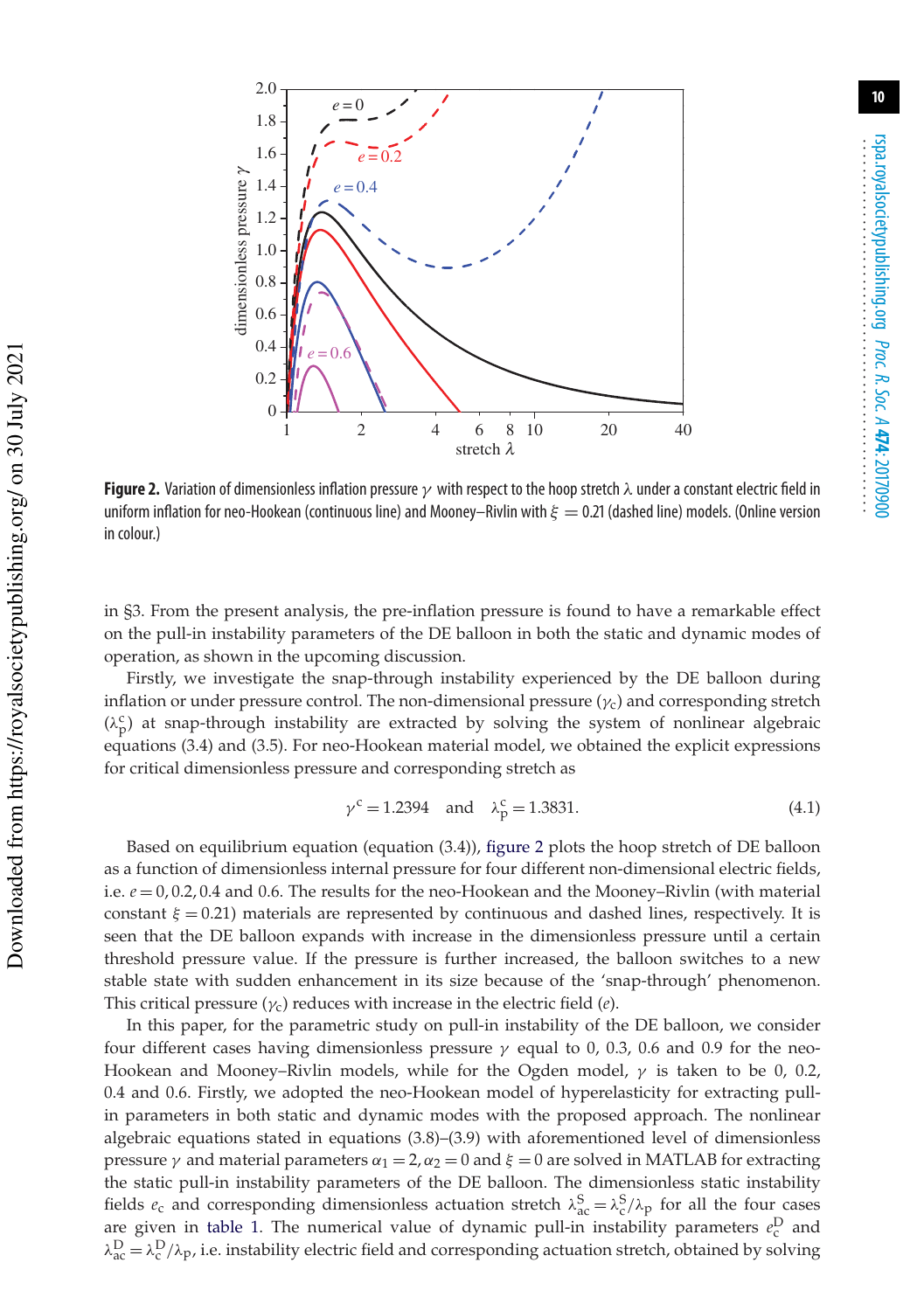Downloaded from https://royalsocietypublishing.org/ on 30 July 2021 Downloaded from https://royalsocietypublishing.org/ on 30 July 2021 Table 1. The pull-in instability parameters of a DE balloon actuator under consideration for four different values of dimensionless inflation pressure, with neo-Hookean and Mooney-Rivlin material models. **Table 1.** The pull-in instability parameters of a DE balloon actuator under consideration for four different values of dimensionless inflation pressure, with neo-Hookean and Mooney–Rivlin material models.

| $natural \rightarrow$                 | neo-Hookean                      |                                       |                                        |                                                                                                                                                                                                                                                                                                                                                                                                                                                                                                                                                                      | Mooney-Rivlin                   |                                                   |                                          |                         |                                                            |                                                                              |                                   |        |
|---------------------------------------|----------------------------------|---------------------------------------|----------------------------------------|----------------------------------------------------------------------------------------------------------------------------------------------------------------------------------------------------------------------------------------------------------------------------------------------------------------------------------------------------------------------------------------------------------------------------------------------------------------------------------------------------------------------------------------------------------------------|---------------------------------|---------------------------------------------------|------------------------------------------|-------------------------|------------------------------------------------------------|------------------------------------------------------------------------------|-----------------------------------|--------|
| aterial parameters $\rightarrow$      |                                  | $\alpha_1 = 2, \alpha_2 = 0, \xi = 0$ |                                        |                                                                                                                                                                                                                                                                                                                                                                                                                                                                                                                                                                      |                                 | $\alpha_1 = 2, \ \alpha_2 = -2, \ \xi = 0.1$ [52] |                                          |                         |                                                            | $\alpha_1 = 2, \alpha_2 = -2, \xi = 0.21 [48]$<br>static instability dynamid |                                   |        |
|                                       | static instability<br>parameters |                                       | ynamic instability<br><b>arameters</b> |                                                                                                                                                                                                                                                                                                                                                                                                                                                                                                                                                                      | tatic instability<br>parameters |                                                   | dynamic instability<br><b>Jarameters</b> |                         | parameters                                                 |                                                                              | dynamic instability<br>parameters |        |
| mensionless<br>$v$ ressure $(\gamma)$ | $\lambda_{ac}^{S}$ $e_{c}^{S}$   |                                       |                                        |                                                                                                                                                                                                                                                                                                                                                                                                                                                                                                                                                                      | $\chi^2_{\rm ac}$               |                                                   | $\lambda_{ac}^0$                         |                         | $\lambda_{ac}^{5}$                                         |                                                                              | $\lambda_{ac}^{D}$                |        |
|                                       | .2599                            | 0.6874                                | 4656                                   | 0.6470                                                                                                                                                                                                                                                                                                                                                                                                                                                                                                                                                               | 1.2847                          | 0.7409                                            | 1.5170                                   | $\frac{0.7005}{0.6213}$ | $\begin{array}{c}\n 13113 \\ \hline\n 13067\n \end{array}$ | 0.7974                                                                       | 1.5735                            | 0.7573 |
|                                       | .2460                            | 0.5953                                | 1.4375                                 | 0.5588<br>$\begin{aligned} \mathcal{L}_{\mathcal{F}}(\mathcal{L}_{\mathcal{F}}(\mathcal{L}_{\mathcal{F}}(\mathcal{L}_{\mathcal{F}}(\mathcal{L}_{\mathcal{F}}(\mathcal{L}_{\mathcal{F}}(\mathcal{L}_{\mathcal{F}}(\mathcal{L}_{\mathcal{F}}(\mathcal{L}_{\mathcal{F}}(\mathcal{L}_{\mathcal{F}}(\mathcal{L}_{\mathcal{F}}(\mathcal{L}_{\mathcal{F}}(\mathcal{L}_{\mathcal{F}}(\mathcal{L}_{\mathcal{F}}(\mathcal{L}_{\mathcal{F}}(\mathcal{L}_{\mathcal{F}}(\mathcal{L}_{\mathcal{F}}(\mathcal{L}_{\mathcal{F$                                                        | 1.2756                          | 0.6581                                            | 1,4990                                   |                         |                                                            | 0.7228                                                                       | 1,5656                            | 0.6861 |
|                                       | 1,2253                           | 0.4883                                | .<br>1.3959                            | 0.4564                                                                                                                                                                                                                                                                                                                                                                                                                                                                                                                                                               | 1262                            | 0.5653                                            | 1.4732                                   | 0.5325                  | 13008                                                      | 0.6414                                                                       | 1553                              | 0.6085 |
|                                       | ,1890                            | 0.3534                                | 1.3246                                 | $\begin{aligned} \begin{minipage}{0.5\textwidth} \centering \begin{minipage}{0.5\textwidth} \centering \end{minipage} \end{minipage} \end{minipage} \begin{minipage}{0.5\textwidth} \centering \begin{minipage}{0.5\textwidth} \centering \end{minipage} \end{minipage} \end{minipage} \begin{minipage}{0.5\textwidth} \centering \begin{minipage}{0.5\textwidth} \centering \end{minipage} \end{minipage} \end{minipage} \caption{Example of \textit{G} and \textit{G} and \textit{G} are the same as \textit{G} and \textit{G} are the same as \textit{$<br>0.3275 | 1.2424                          | 0.4567                                            | 1.4327                                   | 0.4286                  | 1.2924                                                     | 0.5506                                                                       | $\frac{1}{2}$<br>1.5408           | 0.5218 |
|                                       |                                  |                                       |                                        |                                                                                                                                                                                                                                                                                                                                                                                                                                                                                                                                                                      |                                 |                                                   |                                          |                         |                                                            |                                                                              |                                   |        |

**11**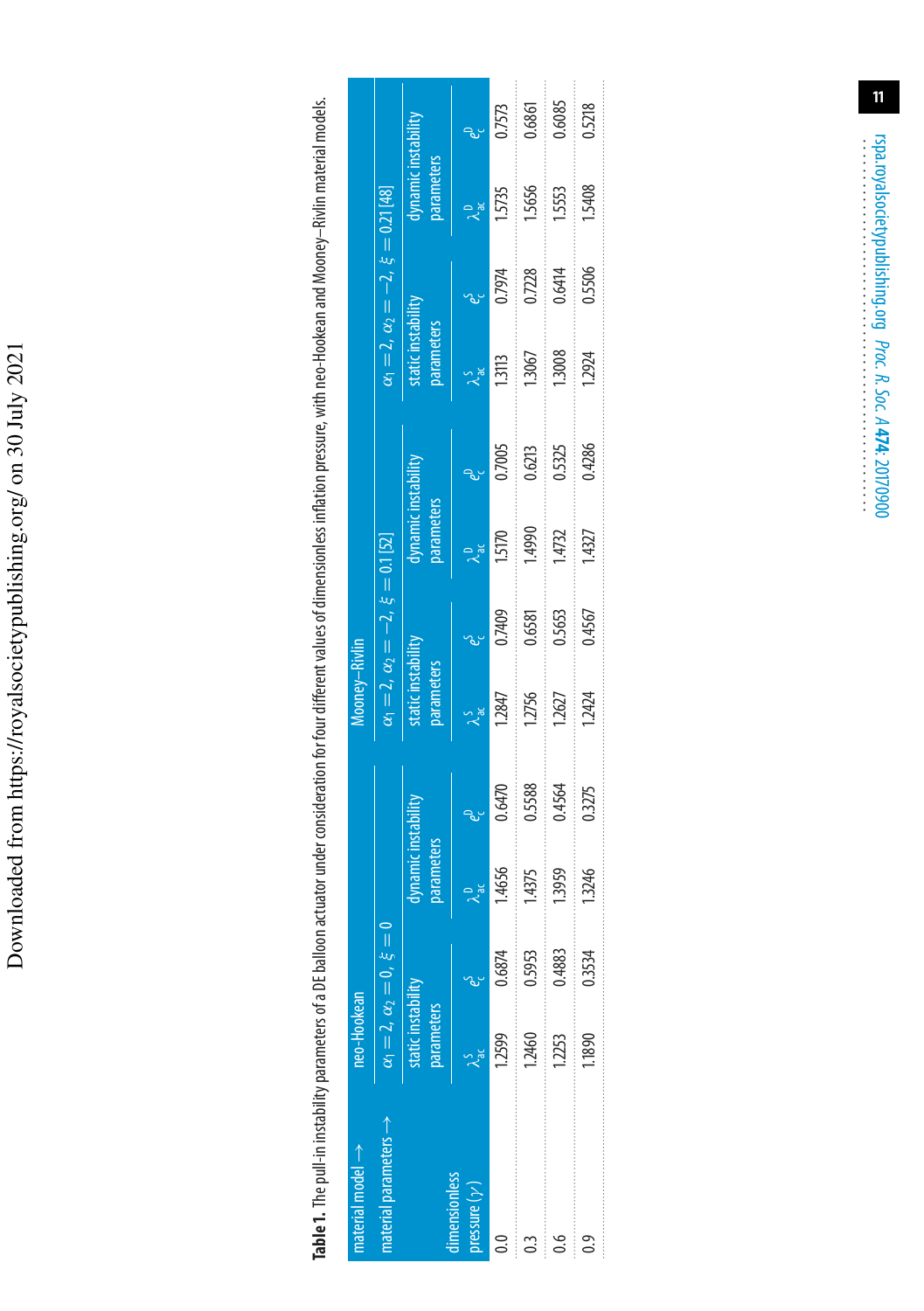

**Figure 3.** (a) The dimensionless instability electric field and (b) dimensionless instability actuation stretch, of the DE balloon as a function of dimensionless inflation pressure  $\gamma$ , for the neo-Hookean model.

nonlinear algebraic equations, i.e. equations (3.17)–(3.18), for the four different levels of nondimensional pressure  $\gamma$  are also given in table 1. It is can be seen from the numerical values of the instability parameters listed in table 1 that, for the same level of pre-inflation pressure  $\gamma$ , the dynamic pull-in instability field is less than that corresponding to the static instability. Moreover, it also evident from numerical data that the critical actuation hoop stretch at the dynamic pull-in instability is remarkably more than that at the static pull-in. For the current model of hyperelasticity, the dimensionless instability parameters are independent of the material constants and are the function of dimensionless pressure  $\gamma$  only.

Figure 3 plots the non-dimensional static and dynamic pull-in instability parameters as a function of pre-inflation pressure. The variations for the static mode of operation are plotted using a continuous line, while that in dynamic operation are represented using a dashed line. From figure 3*a*, it can be inferred that the less electric field is required for triggering the pullin instability, when the DE balloon is subjected to larger inflation pressure. Comparing the two curves in figure 3*a*, one can find that the dimensionless electric field required to trigger the dynamic pull-in instability is lower than that for the static instability at the same value of inflation pressure γ . Figure 3*b* demonstrates the variation of dynamic and static pull-in instability-induced actuation stretch ( $\lambda_{ac} = \lambda_c / \lambda_p$ ) with the pre-inflating pressure. Figure 3*b* suggests that actuation stretch at instability decreases with increase in the dimensionless inflation pressure  $\gamma$  in both the modes of actuation. Furthermore, it is evident from figure 3*b* that at the same inflation pressure level  $\gamma$ , the actuation stretch ( $\lambda_a$ ) experienced by the DE balloon actuator at the dynamic pull-in instability is much larger than that at the static pull-in instability.

Figure 4 plots the applied electric field (*e*) as a function of induced hoop stretch ( $\lambda$ ) for three different levels of inflation pressure in both dynamic (denoted by the dashed lines) and static (continuous lines) modes. In this figure, the curves of static actuation are described by equation (3.8) expressed in a dimensionless form for the known value of  $\gamma$ , while the curves of dynamic actuation are described by equation (3.17). In case of dynamic actuation, the abscissa refers to the stretch amplitude of the oscillation cycle. The portion of curves left to the *X* belong to the stable branch, while the rest of the portion in the right of the cross symbol (*X*) represents the unstable branch. The respective branches for each value of  $\gamma$  meet at the bifurcation point, popularly referred to as the saddle-node bifurcation, as indicated in figure 4. It can be seen that the dynamic pull-in instability point lies at the intersection of the dynamic and static curves. This is because at the point of dynamic pull-in, the system is in the state of stagnation, characterized by zero acceleration and zero velocity.

Next, we consider a DE balloon made up of the Mooney–Rivlin-type materials and the instability parameters are extracted on the parallel lines discussed for the neo-Hookean model.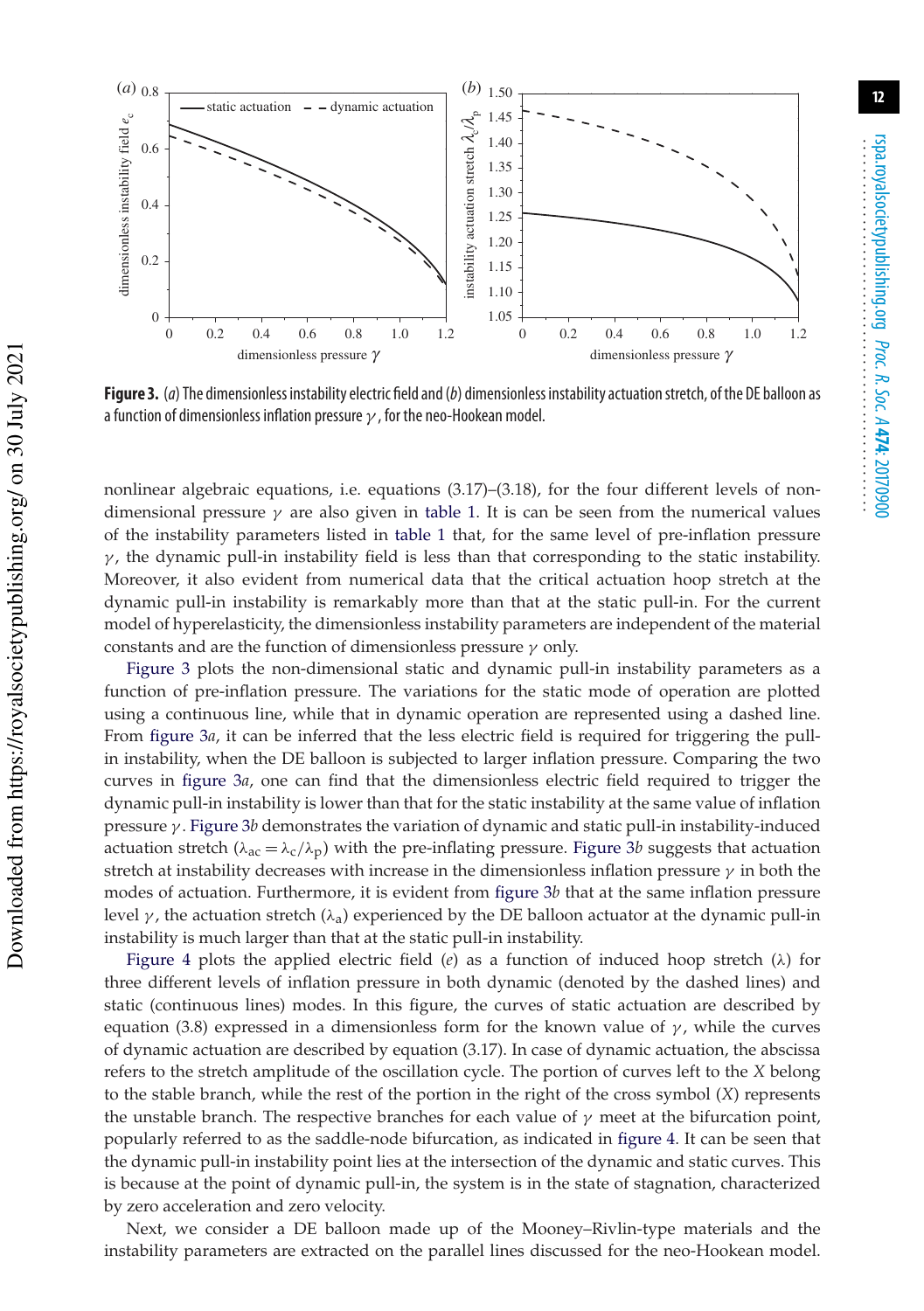

**Figure 4.** The non-dimensional electric field (e) as a function of hoopstretch (λ) of the DE balloon, for the neo-Hookean model at three different values of dimensionless pressure  $\gamma$  (0, 0.6 and 0.9), in static (continuous lines) and dynamic (dashed lines) modes. (Online version in colour.)



**Figure 5.** (a) The dimensionless instability electric field and (b) dimensionless instability actuation stretch, of the DE balloon as a function of dimensionless inflation pressure  $\gamma$ , for the Mooney–Rivlin model.

For the analysis, we choose two representative material parameters ( $\xi = 0.1$ , 0.21), which are also listed in table 1. These parameters are taken from references [48,52]. The estimates of dynamic and static pull-in instability parameters of the DE balloon for both the representative cases are illustrated in table 1 for the four different values of dimensionless pressure. For both the cases of Mooney–Rivlin model listed in table 1, the variation of the dimensionless pull-in instability field and corresponding dimensionless actuation stretch with dimensionless inflation pressure are depicted in figure 5*a*,*b*. These figures demonstrate the similar trends discussed for the neo-Hookean model in the foregoing discussion. From figure 5*a*,*b*, it is evident that the pull-in instability parameters depend on the material parameter  $\xi$  similar to the neo-Hookean model, in both of the actuation modes. For the same level of dimensionless pressure  $\gamma$  both the instability field and the instability actuation stretch increase as the value of material constant  $\xi$  increases.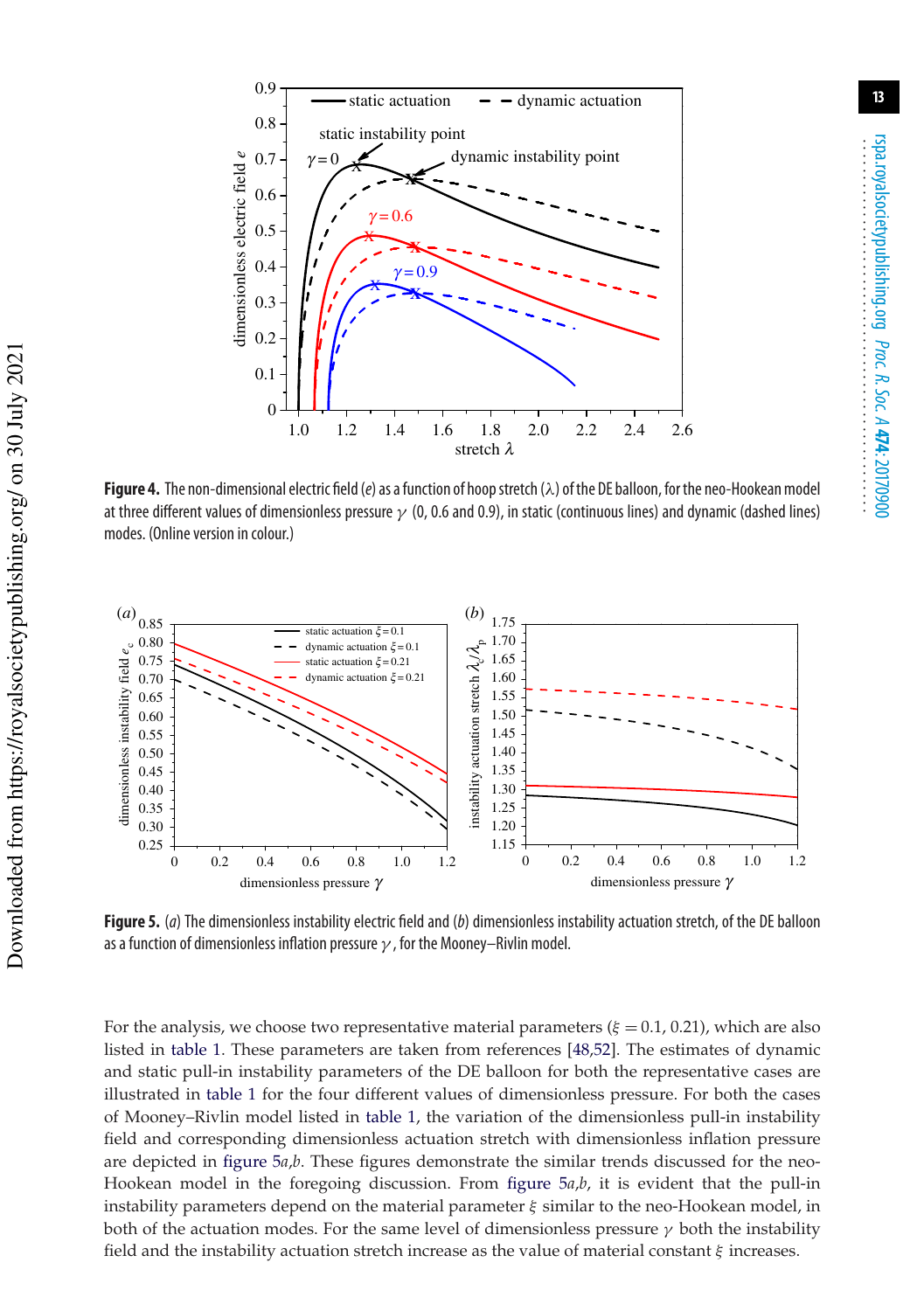**Table 2.** The pull-in instability parameters of the DE balloon actuator for different values of non-dimensional pressure with Ogden material model.

| material parameters $\rightarrow$ | $\alpha_1 = 1.445$ , $\alpha_2 = 4.248$ , $\xi = 0.001$ [53] |        |                                          |         | $\alpha_1 = 1.130$ , $\alpha_2 = 5.343$ , $\xi = 0.00004$ [13] |        |                                          |               |
|-----------------------------------|--------------------------------------------------------------|--------|------------------------------------------|---------|----------------------------------------------------------------|--------|------------------------------------------|---------------|
| dimensionless                     | static instability<br><b>parameters</b>                      |        | dynamic instability<br><b>parameters</b> |         | static instability<br>parameters                               |        | dynamic instability<br><b>parameters</b> |               |
| pressure $(\gamma)$               | $\lambda_{ac}^{S}$                                           | $e^S$  | $\lambda_{\mathsf{ac}}^{\mathsf{D}}$     | $e_c^0$ | $\lambda_{\text{ac}}^{\text{S}}$                               | $e_r$  | $\lambda_{\rm ac}^{\rm D}$               | $e_c^{\rm D}$ |
| 0.0                               | 1.2577                                                       | 0.5946 | 1.4543                                   | 0.5581  | 1.2588                                                         | 0.5292 | 1.4526                                   | 0.4962        |
| 0.2                               | 1.2447                                                       | 0.5240 | 1.4291                                   | 0.4902  | 1.2383                                                         | 0.4486 | 1.4132                                   | 0.4190        |
| 0.4                               | 1 2 2 3 4                                                    | 0.4435 | 1.3874                                   | 0.4135  | 1 2 0 7 4                                                      | 0.3520 | 1.3542                                   | 0.3266        |
| 0.6                               | 1.1934                                                       | 0.3466 | 1.3298                                   | 0.3209  | 1.1501                                                         | 0.2193 | 1.2479                                   | 0.2006        |

Next, we consider the case of a DE balloon with the Ogden material model. The dimensionless pull-in instability parameters in the case of the Ogden model depend on the several material constants such as  $\alpha_1, \alpha_2$  and ξ. For this material model, we take two representative cases, for which the material constants are adopted from the references [13,53]. The estimated critical values of static and dynamic pull-in parameters for both the representative cases of the DE balloon with four different values of non-dimensional pressure ( $\gamma = 0$ , 0.2, 0.4 and 0.6) are tabulated in table 2. Similar to the case of the neo-Hookean and Mooney–Rivlin models, it is observed from table 2 that the critical actuation stretch and electric field at instability in both the modes of actuation decrease with increasing value of  $\gamma$ . All the estimates discussed till this end in this section are obtained using the energy method.

Here, the corroboration of dynamic pull-in instability estimates obtained using the energy method for all material models under consideration is done by extracting the saddle-node bifurcation point in the transient response of hoop stretch achieved by numerically integrating the non-dimensional equation of motion given in equation (3.20) with the specific values of the material parameters. The plot in figure 6*a*–*c* depicts the dimensionless time of hoop stretch of the DE balloons made up of the neo-Hookean and Mooney–Rivlin with  $\xi = 0.1$  and Ogden model with  $\alpha_1 = 1.13$ ,  $\alpha_2 = 5.343$  and  $\xi = 0.00004$ , respectively, for three different levels of pre-inflation pressure.

From the figure 6*a*–*c*, it is observed that the transient response of the DE balloon actuator for an applied electric field less than the electric field at the onset of dynamic instability is periodic. If the value of the applied electric field exceeds the critical electric field  $e_{\rm c}^{\rm D}$ , the time history response becomes non-periodic. However, by examining the figure 6*a*–*c*, one can infer that the dynamic pull-in instability parameters shown in tables 1 and 2 indeed correspond to the stagnation state of the DE balloon. This shows the utility of the energy method developed in the present paper. Figure 6*d* shows the response of the neo-Hookean type DE balloon on phase-plane plots. For different levels of the applied field at given value of dimensionless pressure, the nonperiodic orbits are represented by a dashed lines, while the periodic orbits are depicted by the continuous lines. The important conclusions drawn from this investigation are summarized in the upcoming section.

#### 5. Conclusion

In conclusion, we have outlined an energy-based method for estimating the dynamic pullin instability parameters of the DE balloon actuator undergoing homogeneous deformation when subjected to pre-inflation pressure, and driven by a step voltage signal. We considered three material models of hyperelasticity, i.e. the Ogden model, Mooney–Rivlin model and neo-Hookean, for the analysis of electromechanical behaviour of the soft DE balloon. The pull-in parameters in the dynamic mode of actuation are extracted by setting the energy balance at the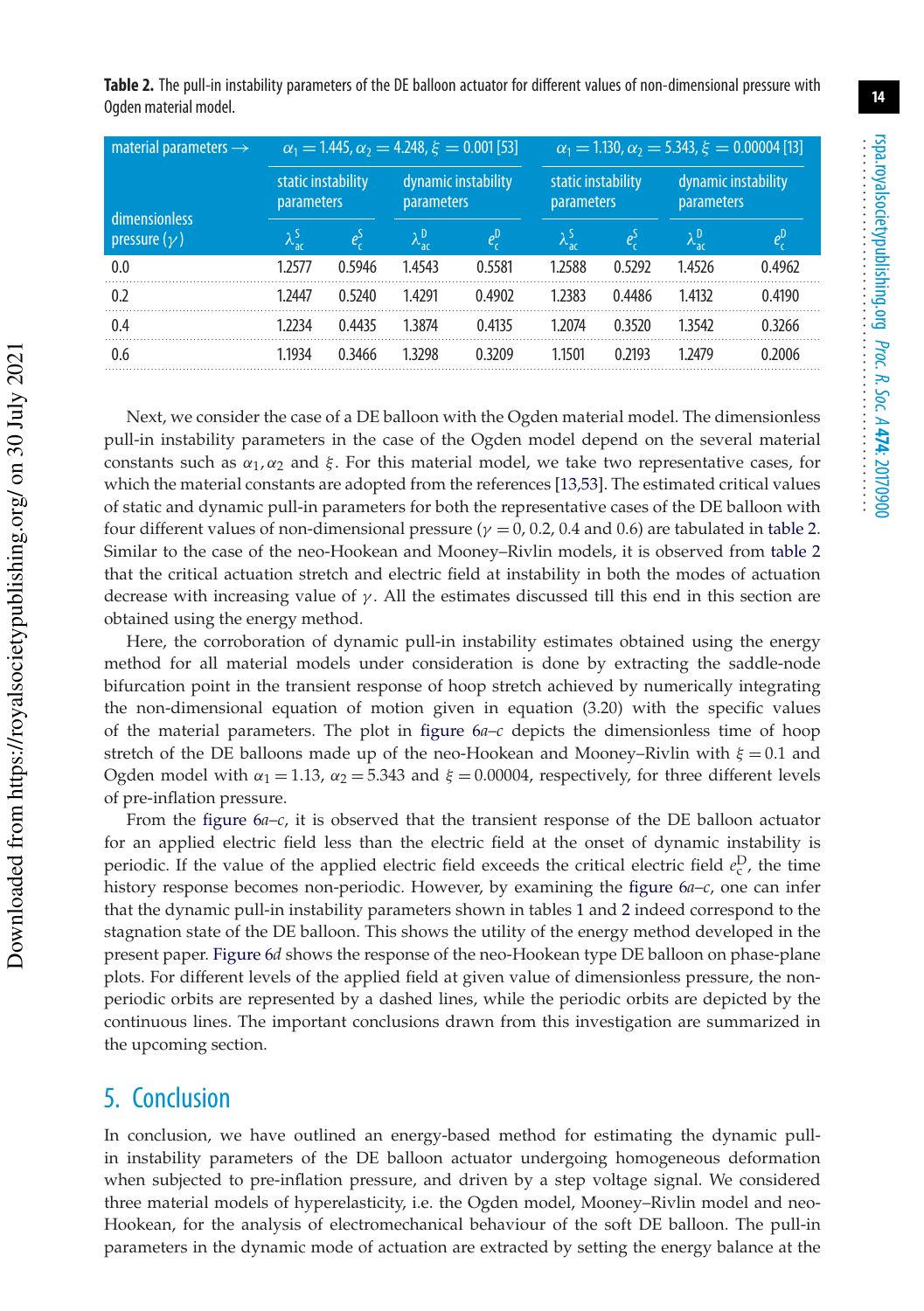

**Figure 6.** Dimensionless time evolution of hoop stretch for the (a) neo-Hookean, (b) Mooney–Rivlin, (c) Ogden models and (d) phase diagram for the neo-Hookean model, of the DE balloon with different levels of dimensionless pressure ( $\gamma$ ) and electric fields (e). (Online version in colour.)

stagnation point in an oscillation cycle. The proposed method facilitates the accurate estimation of the dynamic pull-in parameters and evades the iterative method, examining the bifurcation points in the time history response of hoop stretch acquired by numerical integration of the equation of motion. The energy-based technique presented in this paper can be applied to the other DEAs and material models of interest.

A parametric study is performed for bringing out the influence of pre-inflation pressure on the static and dynamic pull-in parameters. The results indicate that the critical hoop stretch on the onset of dynamic instability is more than that corresponding to the static instability. For the neo-Hookean model, in particular, at zero pre-inflation pressure, the threshold hoop stretch corresponding to dynamic instability is approximately 116% of that at static instability. This difference reduces monotonically with increasing levels of pre-inflation pressure and finally diminishes at the limiting pressure  $\gamma^c$ . By contrast, a meagre difference is observed between the threshold electric fields sufficient for triggering the electromechanical instability in the static and dynamic modes of actuation. For the neo-Hookean model, at zero pre-inflation pressure, the electric field at static instability is 6.25% higher than that at dynamic instability, which reduces to zero at  $\gamma^c$ . For the other two material models (i.e. Mooney–Rivlin and Ogden), similar dependency of pull-in parameters on the pre-inflation pressure is observed; however, the exact values of instability parameters depend on the material constants. These inferences can find their potential use in designing the safe operating limits for the DE balloon actuators subjected to transient electric loads.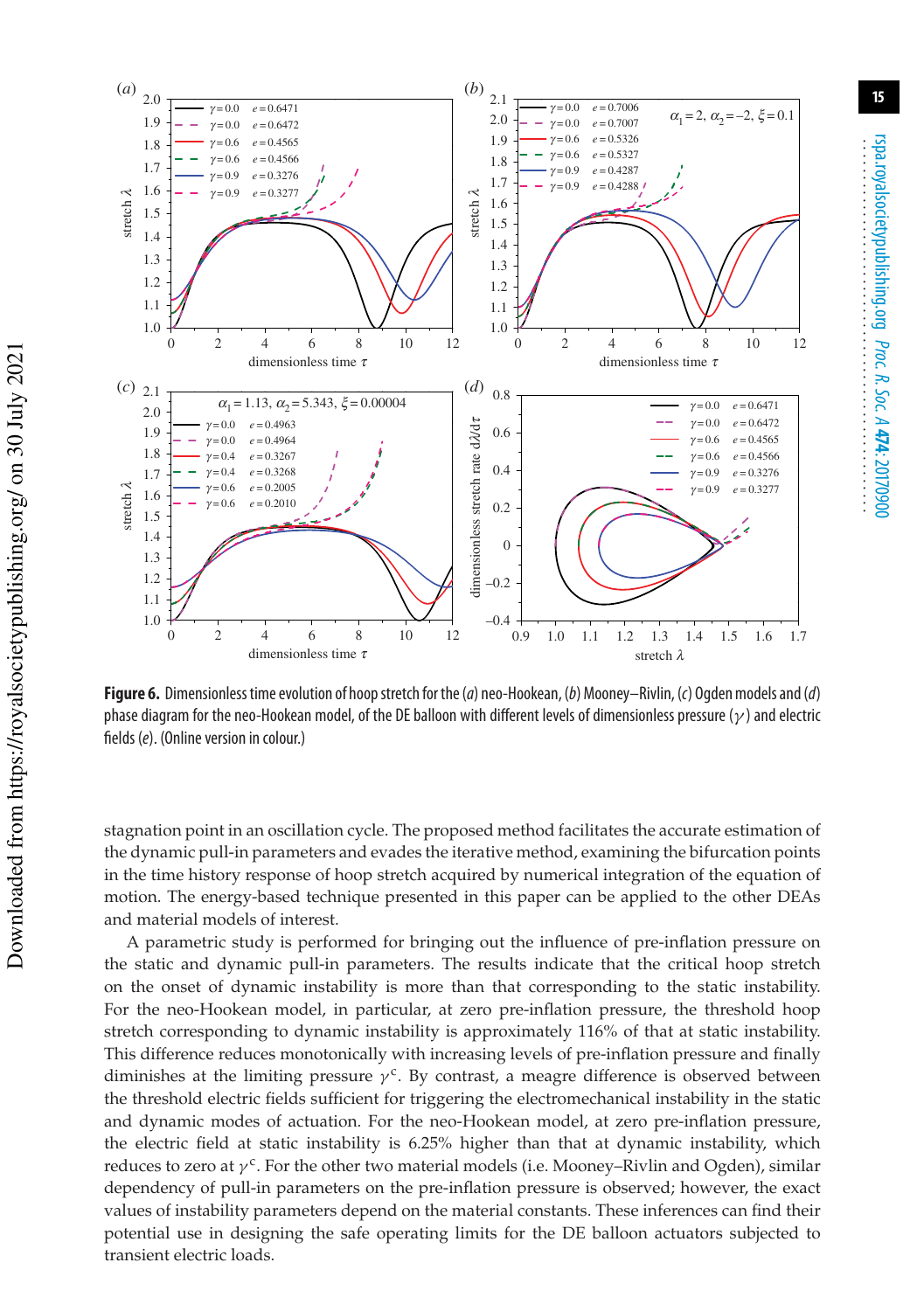The present investigation has outlined an energy-based method for extracting the dynamic instability parameters of the DE balloons with constant inflation pressure. To highlight the method of solution, the discussion has been kept limited to the Ogden family of hyperelastic material models. In addition to extending its applicability to the other hyperelastic material models (Arruda–Boyce, Gent), the analysis can be refined to accommodate the effects of viscoelasticity.

Data accessibility. This article has no additional data.

Authors' contributions. All authors contributed equally in all aspects.

Competing interests. We have no competing interests.

Funding. This research is supported financially by the Science and Engineering Research Board, Government of India.

Acknowledgements. The authors gratefully acknowledge Dr D. M. Joglekar, DST-INSPIRE faculty, IIT Roorkee, for useful discussions during the development of the technique. The authors are also grateful to the anonymous reviewers for their valuable inputs.

### **References**

- 1. Alexander H. 1971 Tensile instability of initially spherical balloons. *Int. J. Eng. Sci.* **9**, 151–160. (doi:10.1016/0020-7225(71)90017-6)
- 2. Green AE, Adkins JE. 1960 *Large elastic deformations and non-linear continuum mechanics*. Oxford, UK: Clarendon Press.
- 3. Haughton DM, Ogden RW. 1978 On the incremental equations in non-linear elasticity—II. Bifurcation of pressurized spherical shells. *J. Mech. Phys. Solids* **26**, 111–138. (doi:10.1016/0022- 5096(78)90017-0)
- 4. Fu YB, Pearce SP, Liu KK. 2008 Post-bifurcation analysis of a thin-walled hyperelastic tube under inflation. *Int. J. Non Linear Mech.* **43**, 697–706. (doi:10.1016/j.ijnonlinmec.2008.03.003)
- 5. deBotton G, Bustamante R, Dorfmann A. 2013 Axisymmetric bifurcations of thick spherical shells under inflation and compression. *Int. J. Solids Struct.* **50**, 403–413. (doi:10.1016/j.ijsolstr. 2012.10.004)
- 6. Wang T, Xu F, Huo Y, Potier-Ferry M. 2017 Snap-through instabilities of pressurized balloons: pear-shaped bifurcation and localized bulging. *Int. J. Non Linear Mech.* **98**, 137–144. (doi:10.1016/j.ijnonlinmec.2017.10.017)
- 7. Mangan R, Destrade M. 2015 Gent models for the inflation of spherical balloons. *Int. J. Non Linear Mech.* **68**, 52–58. Mechanics of Rubber - in Memory of Alan Gent.. (doi:10.1016/j.ijnon linmec.2014.05.016)
- 8. Pelrine R, Kornbluh R, Pei Q, Joseph J. 2000 High-speed electrically actuated elastomers with strain greater than 100%. *Science* **287**, 836–839. (doi:10.1126/science.287.5454.836)
- 9. Carpi F, DeRossi D, Kornbluh R, Pelrine R, Sommer-Larsen P. 2008 *Dielectric elastomers as electromechanical transducers: fundamentals, materials, devices, models and applications of an emerging electroactive polymer technology*. Amsterdam, The Netherlands: Elsevier. doi:10.1016/ B978-0-08-047488-5.X0001-9.
- 10. Wissler M, Mazza E. 2005 Modeling and simulation of dielectric elastomer actuators. *Smart Mater. Struct.* **14**, 1396–1402. (doi:10.1088/0964-1726/14/6/032)
- 11. Zhao X, Suo Z. 2007 Method to analyze electromechanical stability of dielectric elastomers. *Appl. Phys. Lett.* **91**, 061921. (doi:10.1063/1.2768641)
- 12. Zurlo G, Destrade M, DeTommasi D, Puglisi G. 2017 Catastrophic thinning of dielectric elastomers. *Phys. Rev. Lett.* **118**, 078001. (doi:10.1103/PhysRevLett.118.078001)
- 13. Kofod G. 2008 The static actuation of dielectric elastomer actuators: how does pre-stretch improve actuation?. *J. Phys. D: Appl. Phys.* **41**, 215405. (doi:10.1088/0022-3727/41/21/215405)
- 14. Berselli G, Vertechy R, Fontana M, Pellicciari M. 2014 An experimental assessment of the thermo-elastic response in acrylic elastomers and natural rubbers for application on electroactive polymer transducers. In *ASME 2014 Conf. on Smart Materials, Adaptive Structures and Intelligent Systems, Newport, RI, 8–10 September*, p. V001T03A027. New York, NY: American Society of Mechanical Engineers.
- 15. Jiménez SMA, McMeeking RM. 2013 Deformation dependent dielectric permittivity and its effect on actuator performance and stability. *Int. J. Non Linear Mech.* **57**, 183–191. (doi:10.1016/ j.ijnonlinmec.2013.08.001)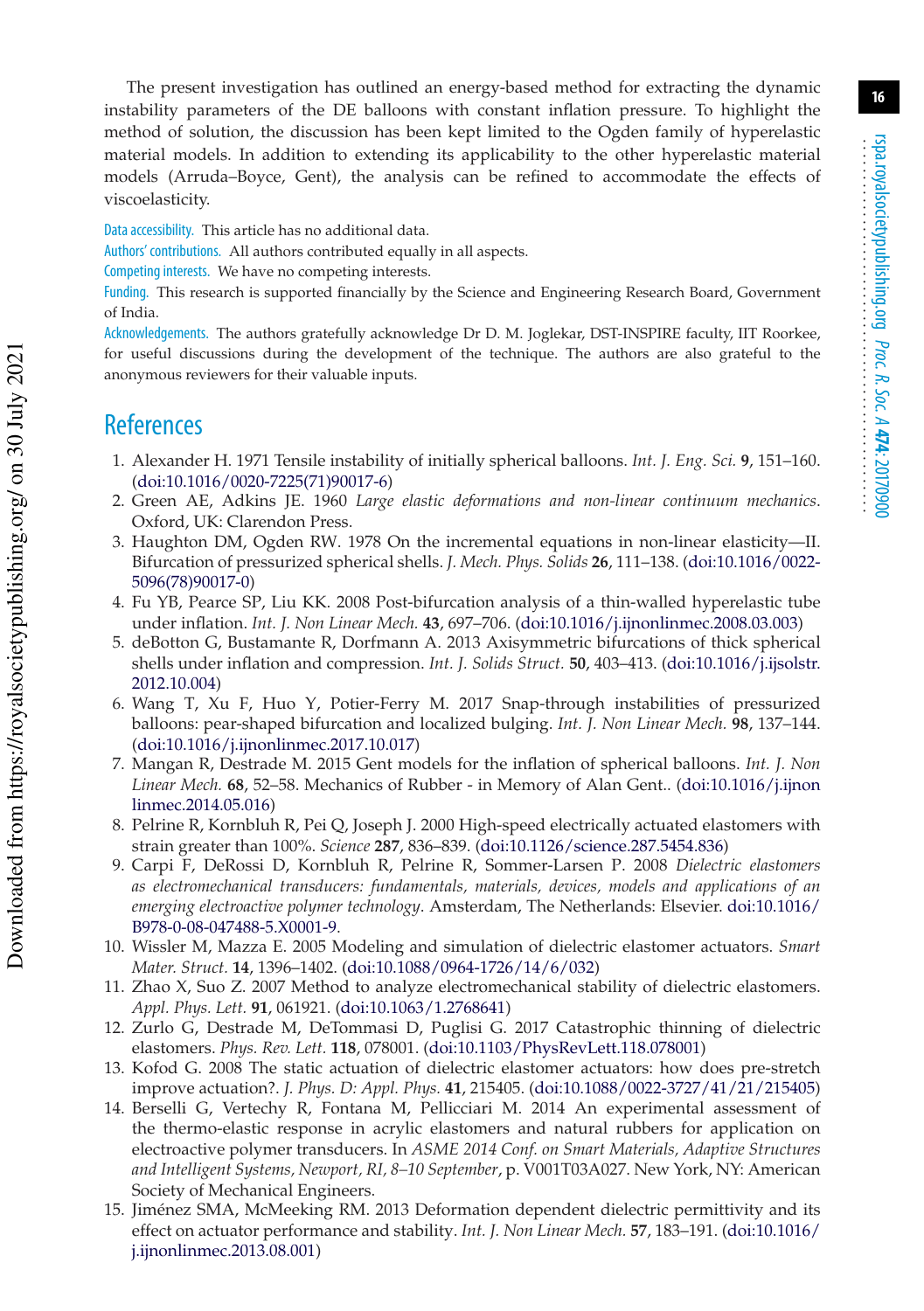- 16. Sharma AK, Bajpayee S, Joglekar DM, Joglekar MM. 2017 Dynamic instability of dielectric elastomer actuators subjected to unequal biaxial prestress. *Smart Mater. Struct.* **26**, 115019. (doi:10.1088/1361-665X/aa8923)
- 17. Artusi M, Potz M, Aristizabal J, Menon C, Cocuzza S, Debei S. 2011 Electroactive elastomeric actuators for the implementation of a deformable spherical rover. *IEEE. ASME. Trans. Mechatron.* **16**, 50–57. (doi:10.1109/TMECH.2010.2090163)
- 18. Soleimani M, Menon C. 2010 Preliminary investigation of a balloon-shape actuator based on electroactive elastomers. *Smart Mater. Struct.* **19**, 047001. (doi:10.1088/0964-1726/19/4/ 047001)
- 19. Ahmadi S, Gooyers M, Soleimani M, Menon C. 2013 Fabrication and electromechanical examination of a spherical dielectric elastomer actuator. *Smart Mater. Struct.* **22**, 115004. (doi:10.1088/0964-1726/22/11/115004)
- 20. Rudykh S, Bhattacharya K, de Botton G. 2012 Snap-through actuation of thick-wall electroactive balloons. *Int. J. Non Linear Mech.* **47**, 206–209. (doi:10.1016/j.ijnonlinmec.2011. 05.006)
- 21. Fu YB, Xie YX. 2014 Stability of pear-shaped configurations bifurcated from a pressurized spherical balloon. *J. Mech. Phys. Solids* **68**, 33–44. (doi:10.1016/j.jmps.2014.03.007)
- 22. Xie YX, Liu JC, Fu YB. 2016 Bifurcation of a dielectric elastomer balloon under pressurized inflation and electric actuation. *Int. J. Solids Struct.* **78**, 182–188. (doi:10.1016/j.ijsolstr.2015. 08.027)
- 23. Bortot E. 2017 Analysis of multilayer electro-active spherical balloons. *J. Mech. Phys. Solids* **101**, 250–267. (doi:10.1016/j.jmps.2017.02.001)
- 24. Liang X, Cai S. 2015 Shape bifurcation of a spherical dielectric elastomer balloon under the actions of internal pressure and electric voltage. *J. Appl. Mech.* **82**, 101002. (doi:10.1115/ 1.4030881)
- 25. Zhang H, Wang Y, Zhu J, Zhang Z. 2017 Balloon actuators based on the dielectric elastomer. In *IEEE International Conference on Industrial Technology* (*ICIT*)*, 2017, Toronto, Canada, 22–25 March*, pp. 654–658. New York, NY: IEEE.
- 26. Liang X, Cai S. 2017 New electromechanical instability modes in dielectric elastomer balloons. *Int. J. Solids Struct.* **132–133**, 96–104. (doi:10.1016/j.ijsolstr.2017.09.021)
- 27. Sun W, Wang H, Zhou J. 2015 Actuation and instability of interconnected dielectric elastomer balloons. *Appl. Phys. A* **119**, 443–449. (doi:10.1007/s00339-015-9001-y)
- 28. Zhu J, Cai S, Suo Z. 2010 Nonlinear oscillation of a dielectric elastomer balloon. *Polym. Int.* **59**, 378–383. (doi:10.1002/pi.2767)
- 29. Yong H, He X, Zhou Y. 2011 Dynamics of a thick-walled dielectric elastomer spherical shell. *Int. J. Eng. Sci.* **49**, 792–800. (doi:10.1016/j.ijengsci.2011.03.006)
- 30. Mockensturm EM, Goulbourne N. 2006 Dynamic response of dielectric elastomers. *Int. J. Non Linear Mech.* **41**, 388–395. (doi:10.1016/j.ijnonlinmec.2005.08.007)
- 31. Chen F, Zhu J, Wang MY. 2015 Dynamic electromechanical instability of a dielectric elastomer balloon. *EPL* (*Europhys. Lett.*) **112**, 47003. (doi:10.1209/0295-5075/112/47003)
- 32. Zhu J, Cai S, Suo Z. 2010 Resonant behavior of a membrane of a dielectric elastomer. *Int. J. Solids Struct.* **47**, 3254–3262. (doi:10.1016/j.ijsolstr.2010.08.008)
- 33. Dai H, Zou J, Wang L. 2016 Effect of initial stretch ratio on the electromechanical responses of dielectric elastomer actuators. *Appl. Phys. A* **122**, 1–6. (doi:10.1007/s00339-016-0046-3)
- 34. Wang J, Nguyen TD, Park HS. 2014 Electrostatically driven creep in viscoelastic dielectric elastomers. *J. Appl. Mech.* **81**, 051006. (doi:10.1115/1.4025999)
- 35. Eder-Goy D, Zhao Y, Xu BX. 2017 Dynamic pull-in instability of a prestretched viscous dielectric elastomer under electric loading. *Acta Mech.* **228**, 4293–4307. (doi:10.1007/s00707- 017-1930-4)
- 36. Sheng J, Chen H, Li B, Wang Y. 2014 Nonlinear dynamic characteristics of a dielectric elastomer membrane undergoing in-plane deformation. *Smart Mater. Struct.* **23**, 045010. (doi:10.1088/0964-1726/23/4/045010)
- 37. Liu F, Zhou J. 2018 Shooting and arc-length continuation method for periodic solution and bifurcation of nonlinear oscillation of viscoelastic dielectric elastomers. *J. Appl. Mech.* **85**, 011005. (doi:10.1115/1.4038327)
- 38. Goulbourne N, Frecker M, Mockensturm E, Snyder A. 2003 Modeling of a dielectric elastomer diaphragm for a prosthetic blood pump. In *Proc. SPIE*, *San Diego, CA, 2–6 March*, vol. 5051, pp. 319–331. Wellingham, WA: International Society for Optics and Photonics.